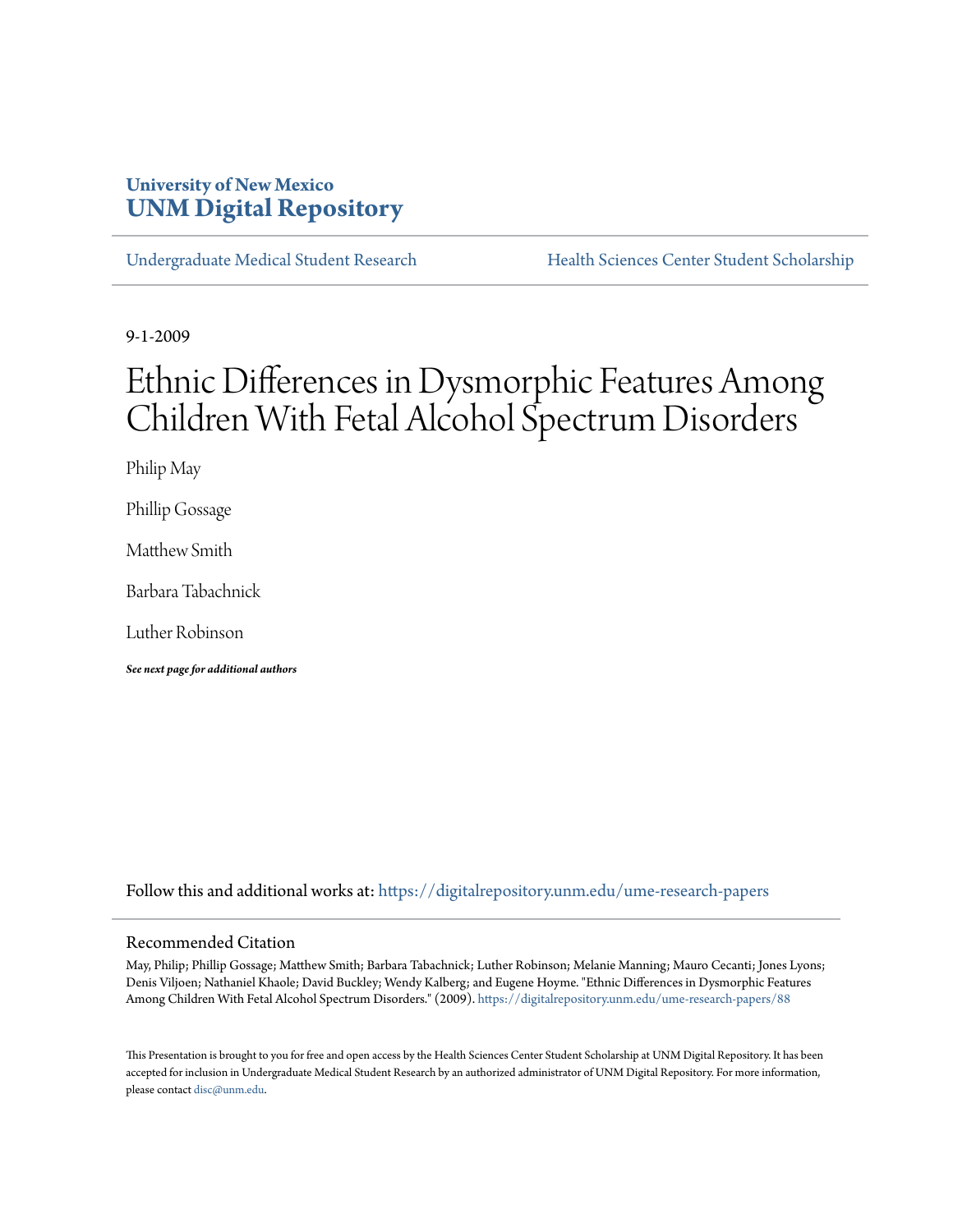#### **Authors**

Philip May, Phillip Gossage, Matthew Smith, Barbara Tabachnick, Luther Robinson, Melanie Manning, Mauro Cecanti, Jones Lyons, Denis Viljoen, Nathaniel Khaole, David Buckley, Wendy Kalberg, and Eugene Hoyme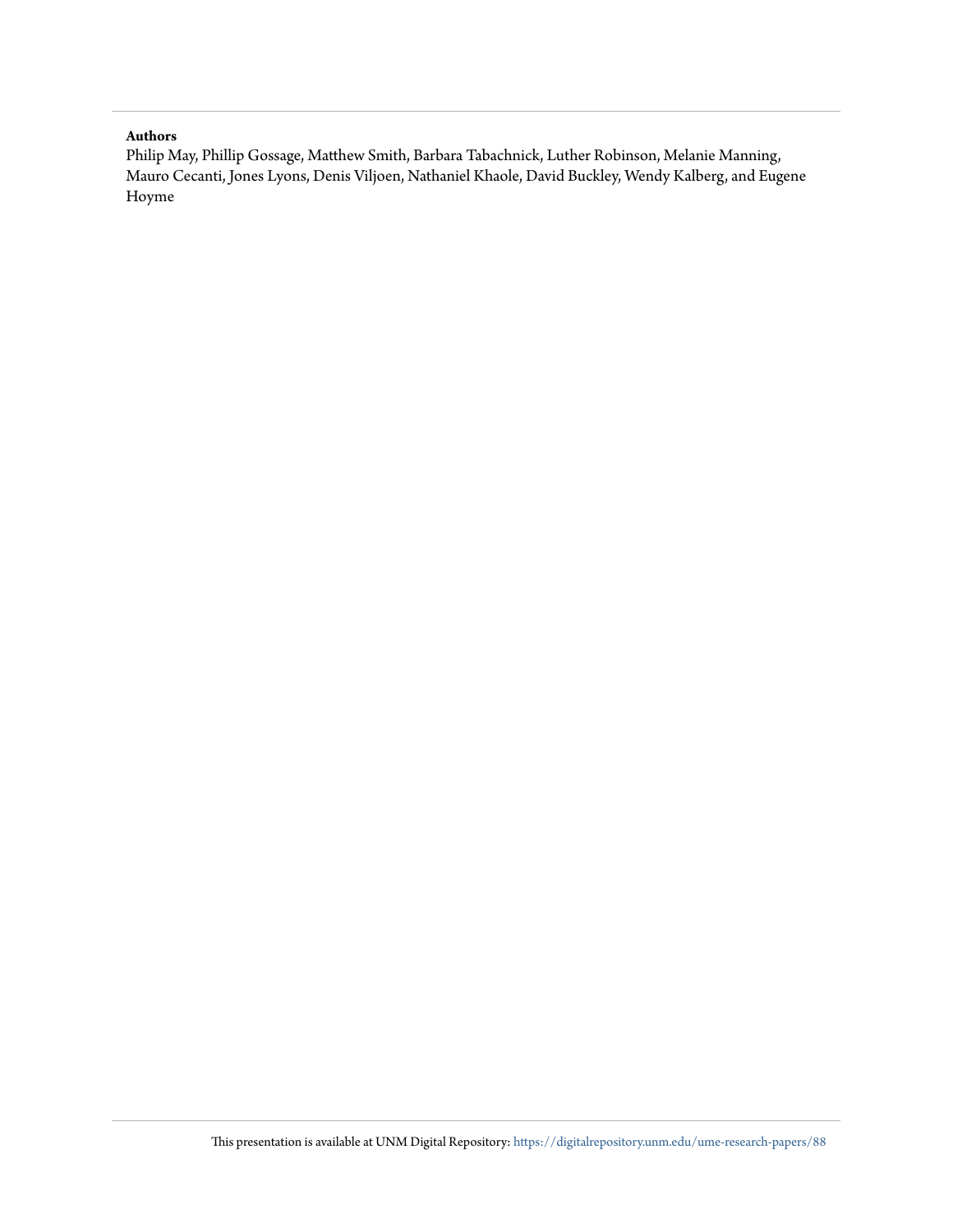## **ETHNIC DIFFERENCES IN DYSMORPHIC FEATURES AMONG CHILDREN WITH FETAL ALCOHOL SPECTRUM DISORDERS**

Philip A. May, Ph.D.  $<sup>1</sup>$ </sup>

J. Phillip Gossage,  $Ph.D.$ <sup>1</sup>

Matthew Smith, B.A.<sup>2</sup>

Barbara G. Tabachnick, Ph.D.<sup>3</sup>

Luther K. Robinson, M.D. $<sup>4</sup>$ </sup>

Melanie Manning, M.D.<sup>5</sup>

Mauro Cecanti, M.D.<sup>6</sup>

Kenneth Lyons Jones, M.D.7

Denis Viljoen, M.D.  $8$ 

Nathaniel Khaole, M.D.<sup>9</sup>

David Buckley, M.A.<sup>1</sup>

Wendy Kalberg, M.A., C.E.D.<sup>1</sup>

H. Eugene Hoyme, M.D.<sup>10</sup>

<sup>1</sup> The University of New Mexico, Center on Alcoholism, Substance Abuse, and Addictions (CASAA),

<sup>2</sup> Medical Student, The University of New Mexico

<sup>3</sup> University of California, Northridge

<sup>4</sup> State University of New York, Buffalo, School of Medicine, Department of Pediatrics

5 Stanford University, School of Medicine, Department of Pediatrics

6 University of Rome, La Sapienza

7 The University of California, San Diego, School of Medicine, Department of Pediatrics

<sup>8</sup> Foundation for Alcohol Related Research, Cape Town South Africa

<sup>9</sup> Minister of Maternal Health and Genetics, Republic of South Africa

<sup>10</sup> The University of South Dakota, Sanford School of Medicine, Department of Pediatrics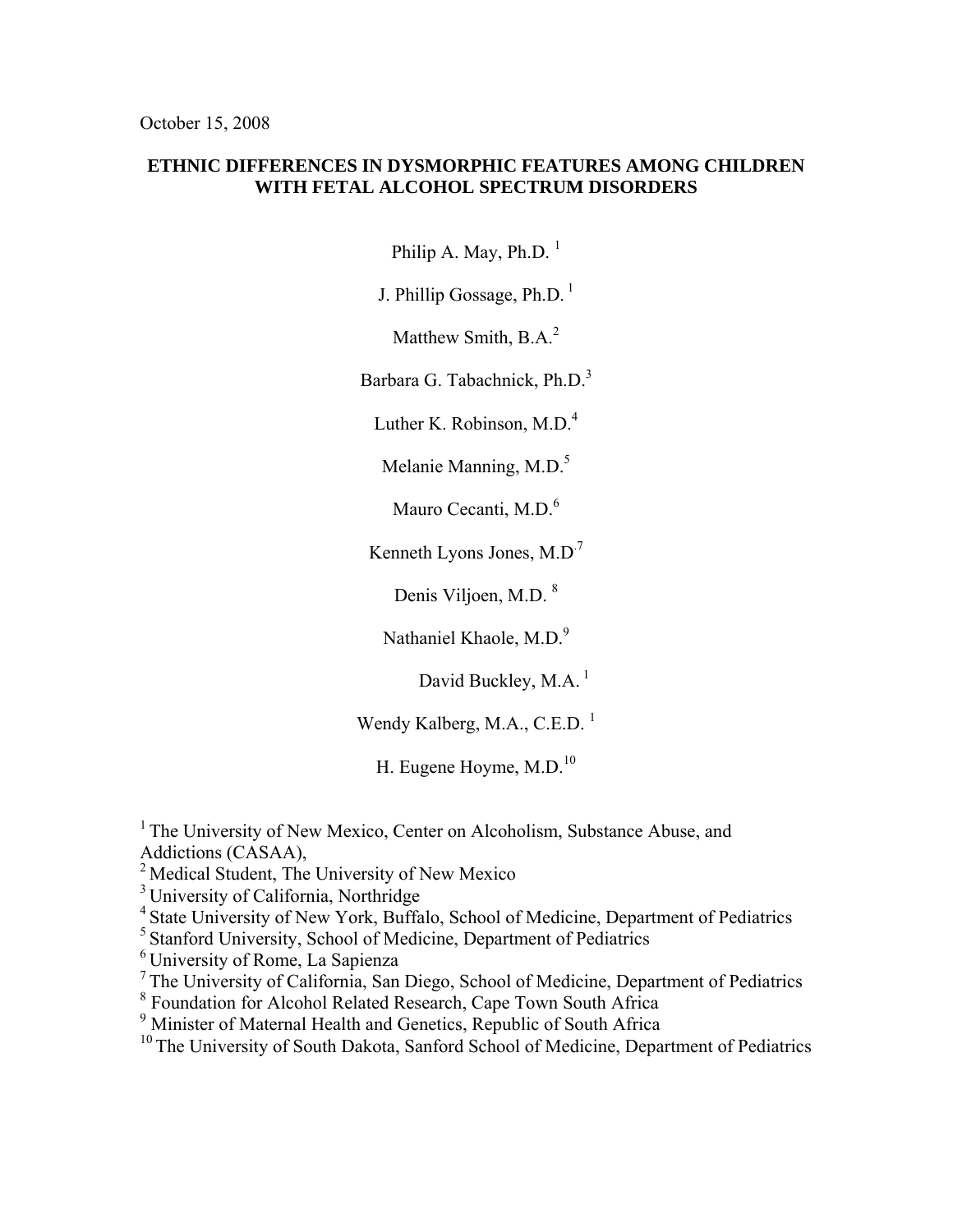## **ABSTRACT**

Children adversely affected by prenatal exposure to alcohol display a continuum of dysmorphic features, behavioral and neuropsychological deficits best termed fetal alcohol spectrum disorders (FASD). Alcohol exposure during critical stages of central nervous system and midfacial development leads to the observed pattern. Recent research on FASD focuses increasingly on quantifying physical traits (including head circumference, palpebral fissure length, philtrum length, morphology of the philtrum and vermilion border of the upper lip) and comparing them to specific neurocognitive findings. Various standards and cut-off points have been used by dysmorphologists to determine which of the structural features of children prenatally exposed to alcohol are significant. Many diagnosticians use a cut off point of  $\leq 10$ th centile for determining such traits as microcephaly and palpebral fissure length; however, there is considerable debate as to what exactly should constitute these standards and others for the general U.S. population. Furthermore, there is little documentation of ethnic differences in morphology among children diagnosed with FASD. Both child and maternal data from three studies in the Northern Plains of the U.S., Italy, and South Africa were compared and revealed statistically significant differences in drinking patterns, drinks consumed on a typical drinking day during the index pregnancy, and percent bingeing (3 or more drinks) during pregnancy among the three populations. In this study we compare the impacts of these and other drinking measures within and across each of the three samples and examine the quantifiable dysmorphic features of the children (including head circumference, palpebral and philtral length, and morphology of the philtrum and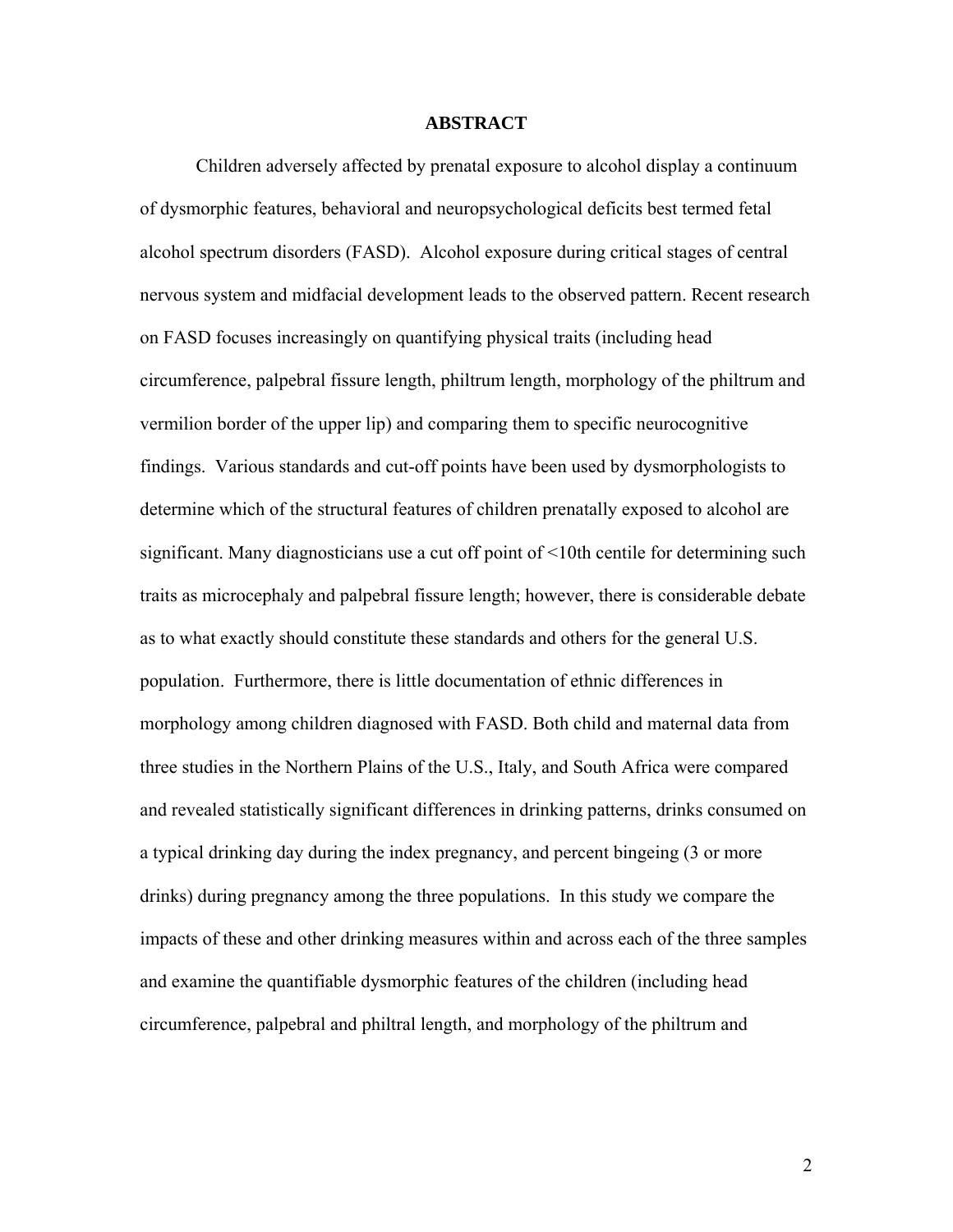vermilion border of the upper lip). The analyses reveal statistically significant and meaningful differences in a variety of comparisons.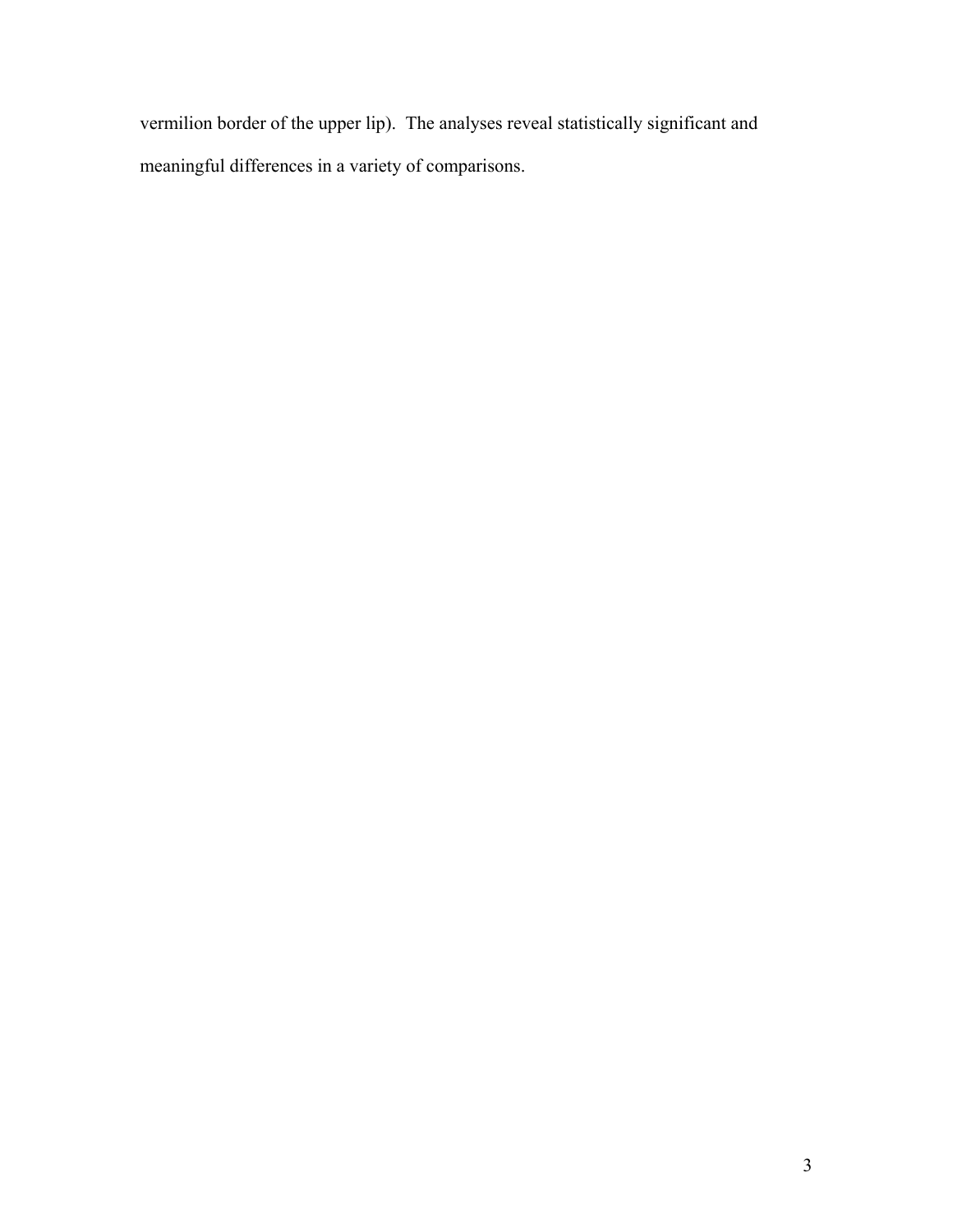## **ETHNIC DIFFERENCES IN FETAL ALCOHOL SPECTRUM DISORDERS DYSMORPHOLOGY**

 The availability and regular use of a variety of alcoholic beverages by substantial segments of many populations make it one of the most prevalent teratogens. Indeed, it is estimated that fetal alcohol syndrome (FAS) has a prevalence ranging from 0.5 -3.0 per 1000 births in the United States (Stratton, et al., 1996; Abel, 1998; May and Gossage, 2001) and that fetal alcohol spectrum disorders (FASD) may affect 1 to 4% of many populations of developed countries (Sampson, 1998; May et al., 2006). While some people in particular populations may not believe their communities have cases of severe FASD, Abel's reviews (1995; 1998) have identified the presence of FAS in all racial and ethnic groups.

The term fetal alcohol syndrome was coined by Jones and Smith (1973) to encompass the features of children adversely affected by *in utero* exposure to alcohol. Even though others had described some of the clinical and epidemiological features of children exposed to substantial amounts of alcohol in the prenatal period (Sullivan, 1899; Lemoine, 1978; see review in Armstrong, 2002), the original work by Jones and Smith laid the foundation for identifying alcohol as the cause of this pattern of anomalies and catalogued the various features that combine to characterize the syndrome. The observations by Jones and Smith are now being refined as investigators further elucidate and clarify the major common features of prenatal alcohol exposure and its continuum of adverse effects. This vital for the efforts to strengthen screening and diagnostic methods for FAS and other fetal alcohol spectrum disorders (FASD).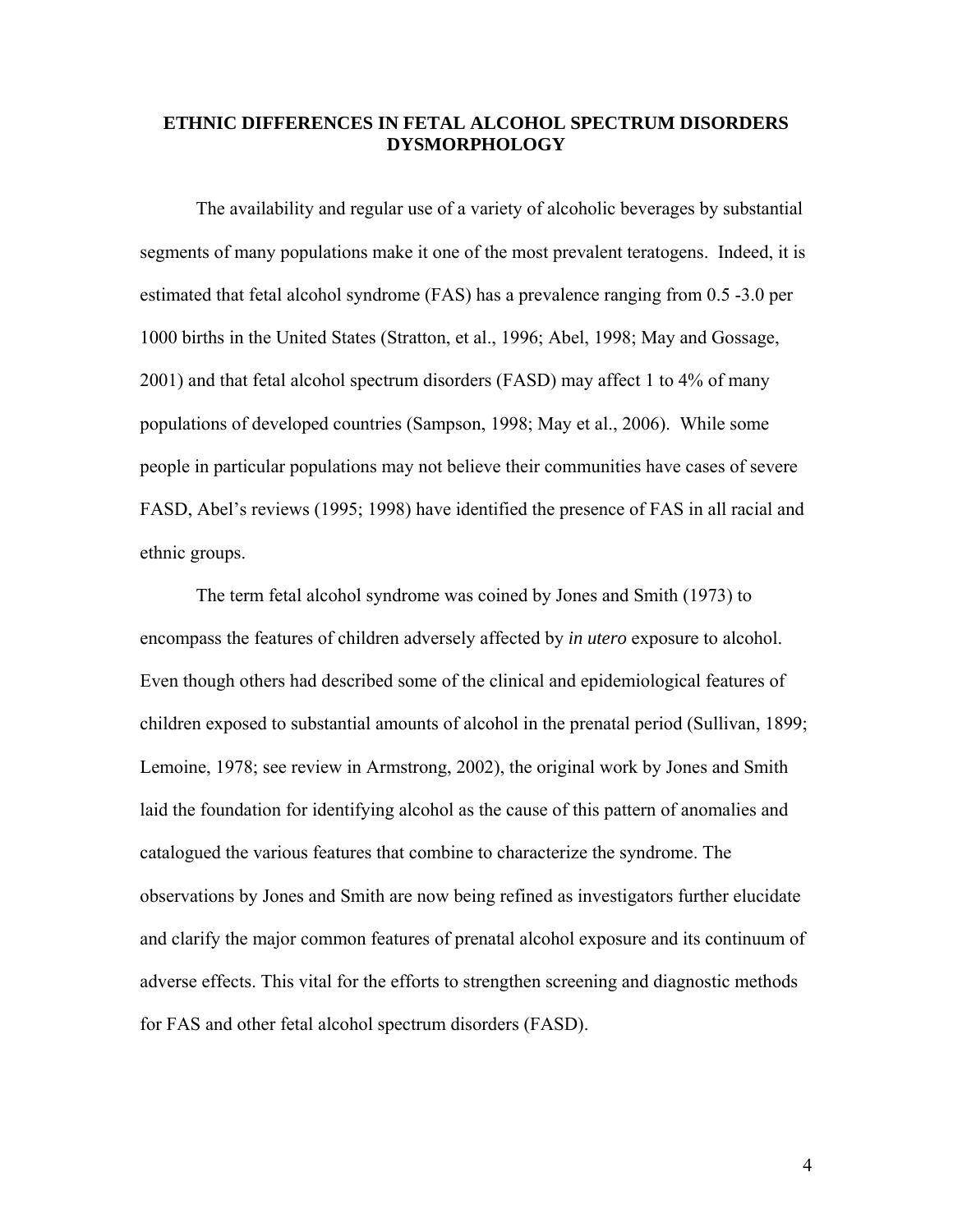Major morphological features of FAS include microcephaly, a hypoplastic midface which includes a smooth philtrum, a thin upper lip, and changes in the length of the philtrum. The size of the eye and the orbits are affected including the palpebral fissures which are shorter than normal. Unfortunately, there is considerable overlap in dysmorphology with other syndromes and teratogenic exposures. Therefore, a diagnosis must include additional physical, clinical findings. Additional findings currently in use in the refinement of a FAS diagnosis include: the shape and volume of the vermillion border features in the upper lip, neurobehavioral phenotype, and detailed explorations and documentation of the pattern and amount of maternal drinking and other associated risk factors (Wattendorf and Muenke, 2005; Kodituwakku et al., 2006; May et al., 2008; Sampson et al., 1997). By gathering data on multiple variables, investigators are better able to clarify the degree to which a child is affected with FAS.

 In the past twenty years there has been significant progress in clarifying the syndrome. Although there is still debate about the degree of changes in normal morphology necessary to warrant a diagnosis of FAS (Astley, 2006), considerable efforts have elucidated maternal risk factors and clarified diagnostic criteria for making accurate diagnoses (Hoyme et al., 2005). In addition, recent work has elaborated on the array of features associated with the exposure of the fetus to alcohol (May et al., 2006; 2007) and the amounts of alcohol and patterns of consumption necessary to affect the fetus (Jacobson and Jacobson, 1994; Day et al. 2002). One of the difficulties of diagnosing FAS is the variability of the effects of alcohol and a broad spectrum of presentations. This diagnostic challenge led to the development of the terminology fetal alcohol spectrum disorders (FASD). This has helped in categorizing affected children.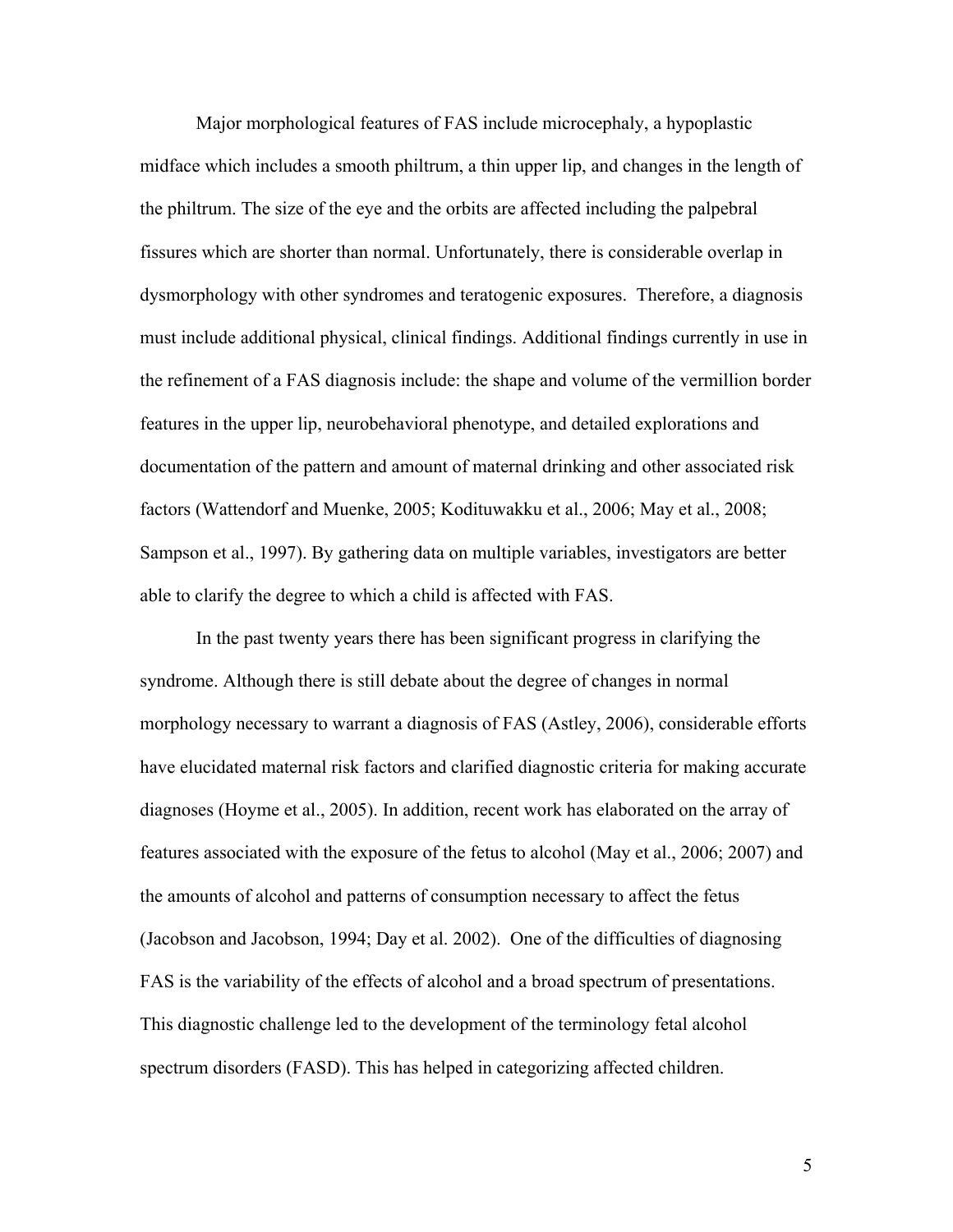There are several methods that are used to screen for FASD including: passive surveillance, clinic-based studies, and active case ascertainment studies (May and Gossage, 2001). Each method has its own strengths and limitations; however, ongoing research in schools and referral clinics using active case ascertainment methods with Plains Indians, communities in South Africa and in Italy have been successful in screening for and documenting FASD in these general populations. These studies identified FAS rates 1.0 – 8.97 per 1000 children (May et al., 2002), 51.3 - 67.2 per 1000 children (May et al., 2007; Viljoen et al., 2005) and 3.7 -7.4 per 1000 children (May et al., 2006) respectively. Rates of FAS and Partial FAS (PFAS) are also high, with two to four times as many cases of partial FAS (PFAS) as FAS and the percentages of FASD ranging from 2 to 4% in some studies (Quaid et al, 1993; Duimstra et al., 1995; May et al., 2002; 2006; 2007). These findings have revealed groups with high rates of FASD, but also have further clarified the prevalence of both FAS and other FASD in general populations. The overall conclusion of our studies thus far is that the prevalence of FAS and other FASD may be substantially higher than has been previously estimated from clinic-based referral studies.

 Original comparisons of Plains Indian women and the women of a South African community provided interesting results revealing unusual variation in the effects of alcohol observed in the fetus (May et al, 2004). Alcohol seemed to have a differential effect on the children born in one group over the other, and the dysmorphology varied from one racial group to the next. The variables contributing to variation in risk for FASD included maternal age at pregnancy, gravidity, parity, body mass index, lifelong and current nutrition, and binge drinking. Comparing the above two diverse populations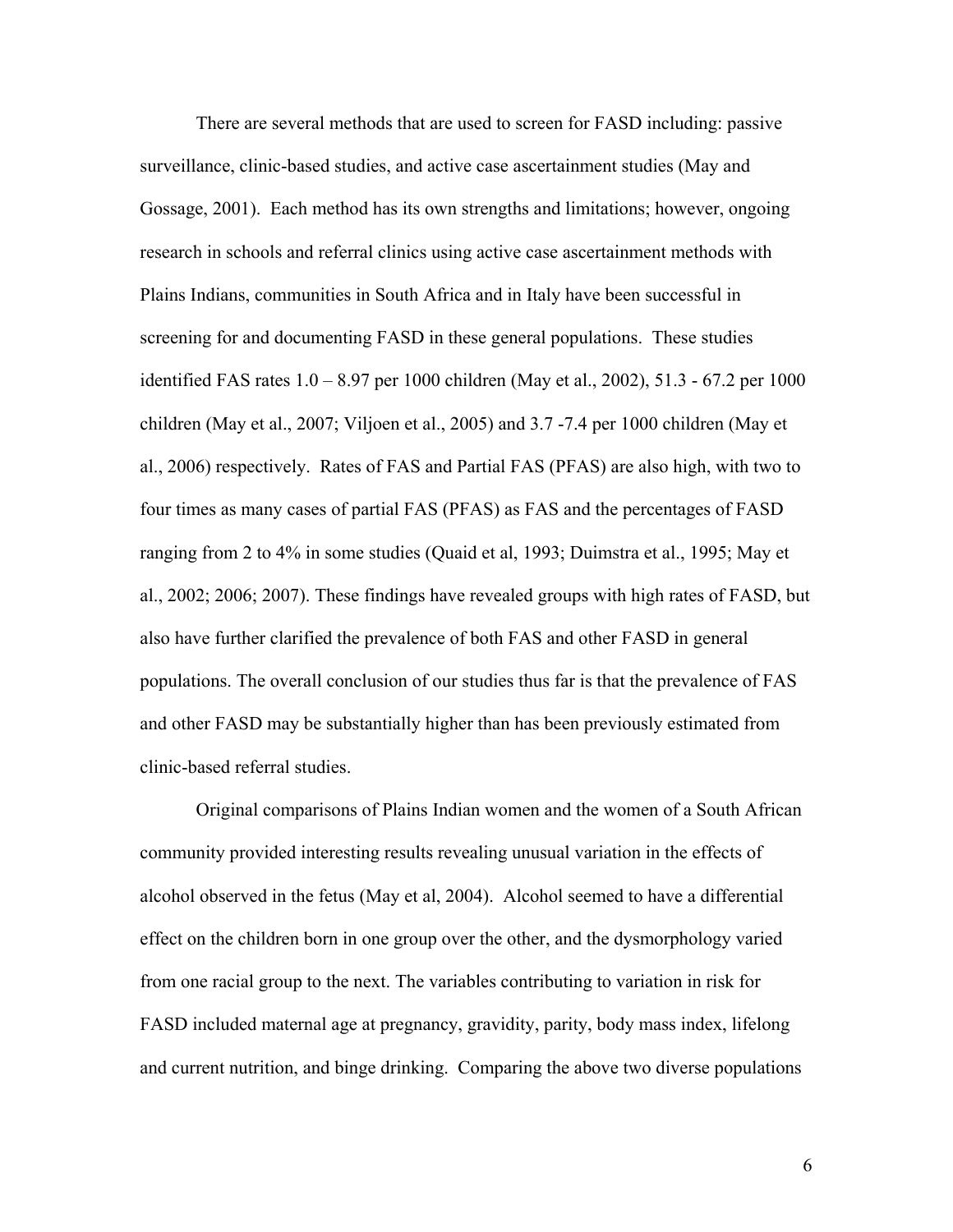demonstrated the importance and difficulty in interpreting environmental and genetic influences and impressed upon us the need to compare the dysmorphology of FASD between groups.

 In this paper we attempt to use data from active case ascertainment studies of three distinct populations to better clarify the similarities and differences in dysmorphology features, growth, and maternal risk factors between subjects from vastly different ethnic groups. The data presented here help illuminate the importance of the different morphological features within and between three different populations. They may also be useful in identifying and defining differences in the clinical features of FASD found in general populations as compared to the more severe features identified in studies from referral clinics.

#### **METHODS**

#### *Sampling Methods and Samples*

 The Northern Plains Indian data come from a National Institute on Alcohol Abuse and Alcoholism (NIAAA)-funded epidemiologic study, which used active case ascertainment through outreach in entire Plains Indian communities for identifying cases of FAS (Stratton et al, 1996; May and Gossage, 2001; 2002). Physicians, teachers, and other representatives are taught to recognize common traits of FASD and refer children to special clinics for assessing children with possible FASD. An interdisciplinary team examines each child for the morphological characteristics of FASD and other birth defects, IQ (verbal and non-verbal) and neuropsychologic traits of the children. While the children are being examined for the effects of exposure to alcohol in utero, their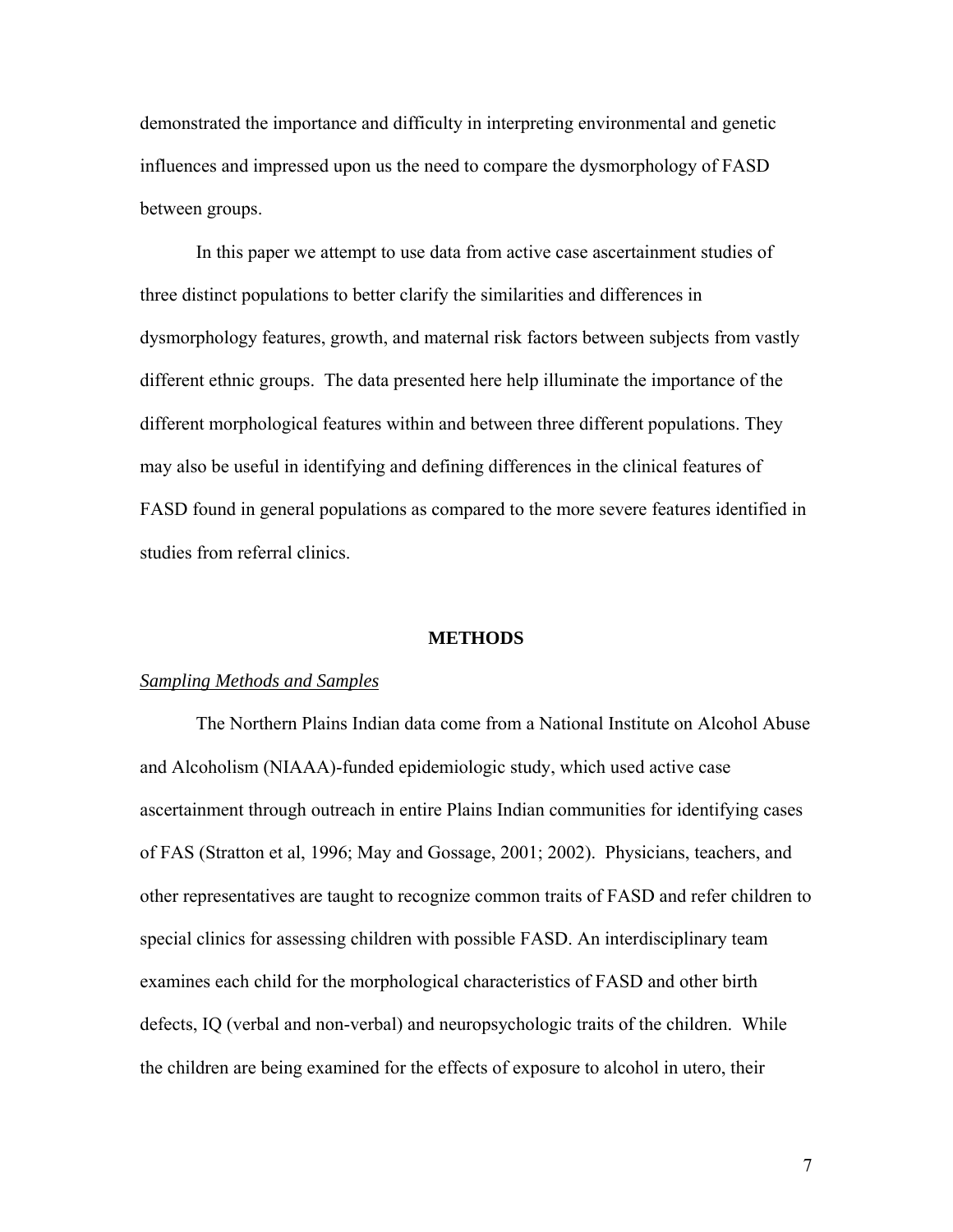mothers are interviewed and queried about prenatal experience including gravidity, parity, diet, medical history, social and demographic conditions, and consumption of alcohol before, during, and after pregnancy. In addition, a sample of unaffected children matched for age, sex, and community of residence was collected for comparison (controls). The mothers of the control children were interviewed and evaluated in the same manner and used as maternal controls. The total sample for the Plains group is 321 children, 98 of which are cases of FAS (n=49) or PFAS (n=49).

 The South African and Italian data are derived from studies using active case ascertainment methods in a two-tiered, diagnostic process in the elementary schools (May et al., 2000; 2007; Viljoen, et al., 2005). Diagnostic criteria were established from components and criteria of the US Institute of Medicine (IOM) categories (Hoyme, et al., 2005). The two-tiered screening method in the elementary schools collected height, weight, and occipitofrontal (head) circumference (OFC) in the first tier. If the measurements were  $\leq 10$ th centile on OFC and/or both height and weight, a child was referred to the second tier consisting of a complete physical exam including dysmorphology assessment by at least two pediatric dysmorphologists, each blinded to the background, history, and reason for the exam, random selection or referral for growth or behavior .

The South African study was funded by the NIAAA and National Institute on Minority Health Disparities (NIMHD). Following parental permission, all children with consent participated in a two tier, active case ascertainment screening process. The evaluation included assessing physical growth, dysmorphology, psychological and behavioral development, prenatal exposure to alcohol, and detailed assessment of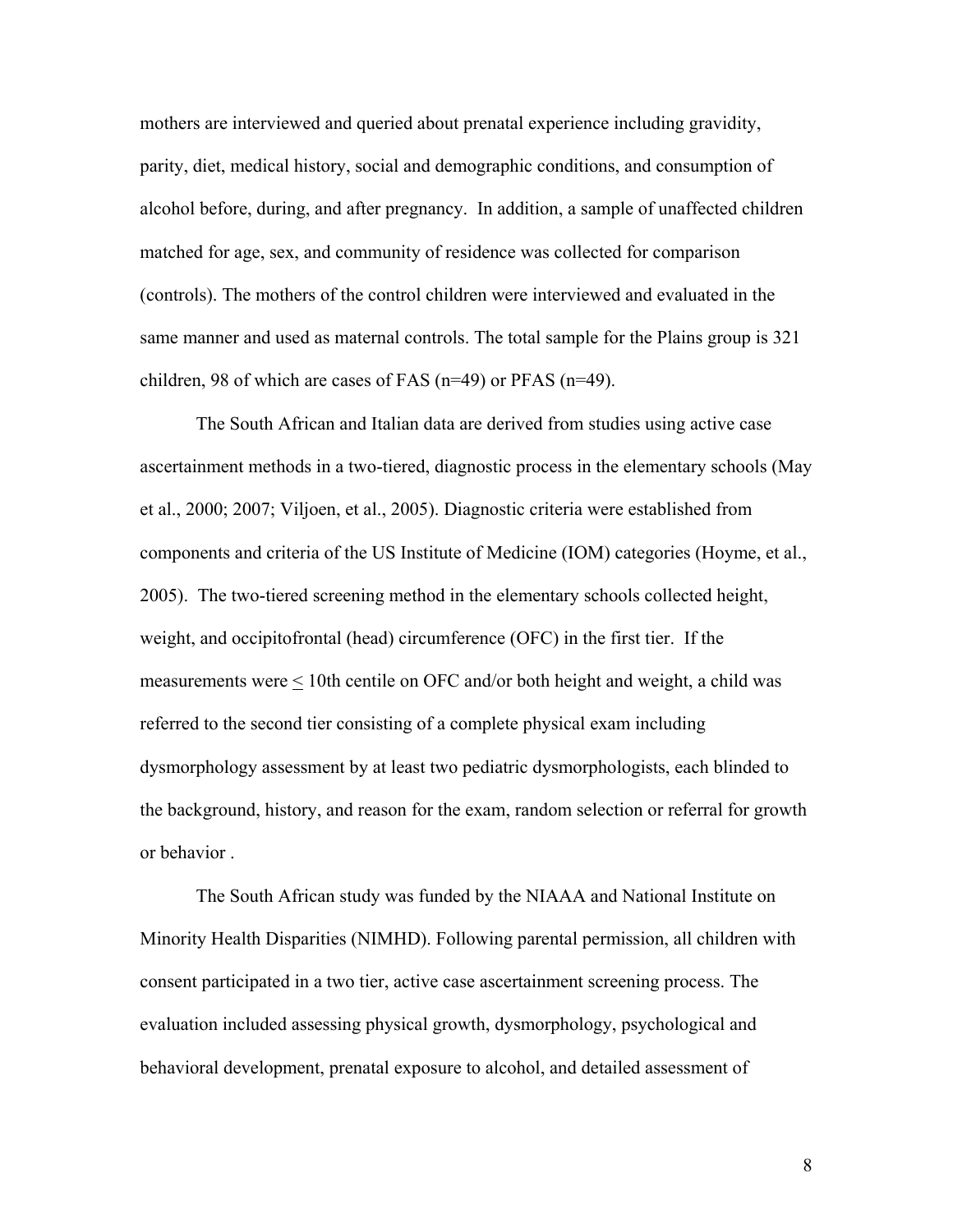maternal risk factors and characteristics through interviews (May et al., 2006). Controls were established using randomly-selected children, confirmed to be without a FASD, from the same first grade classes in the exact schools attended by the children with a FASD. The total sample presented here (n=300) is from the third wave of screening in this South African town in 2002, and there are 73 children with FAS (n=55) or PFAS  $(n=18)$ .

The Italian study was carried out through joint funding from the NIAAA and the Health Department of the Lazio regional government. In the Italian study, primary schools in two health districts of the Lazio region were randomly selected and recruited for the study. Two tier screening identical to that described above for the South African studies (May, et al., 2006) was carried out in Italian schools with the permission of Italian and US institutional review boards. The total sample from Italy is 300 children, and 48 of them are cases of FASD (8 FAS, 36 PFAS) and 256 are randomly selected controls *Intellectual and Behavioral Assessment*

The diagnostic process on each child in Tier II of the screening at each site also included developmental tests that measured both intellectual development and behavioral problems often associated with FASD. Similar psychological and behavioral testing, although utilizing different tests and different languages with each of the three populations, were completed for each child, both subject and control.

#### *Controls*

 The control children in the South African and Italian in-school studies were selected via random selection from a list of all children enrolled. For the referral study in the Plains, controls represent a convenience sample of children from the same reservation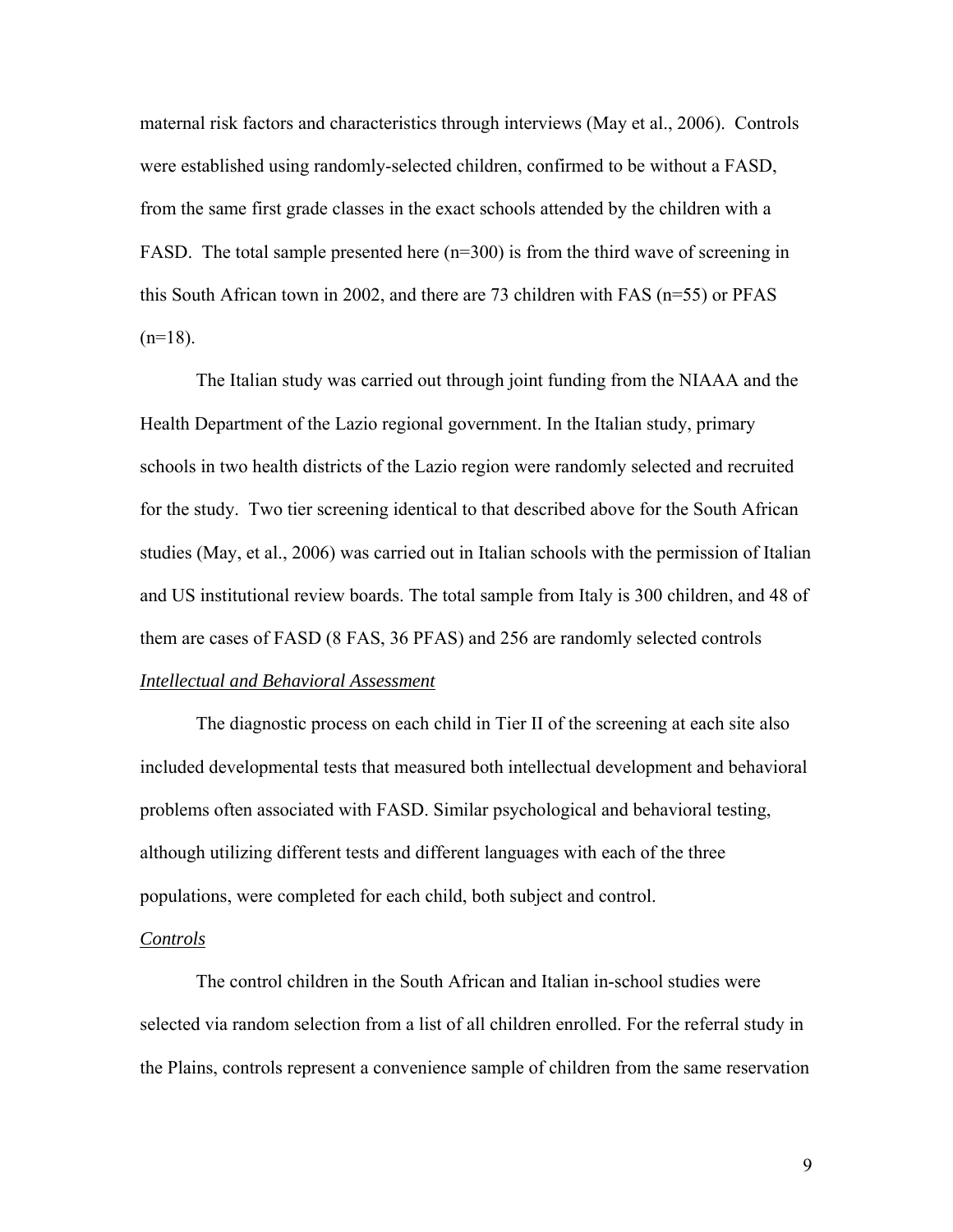community or the same town in the Northern Plains. Control children underwent the same testing as those children who were diagnosed with FAS. Mothers of the control children became the maternal controls.

#### *Maternal Interviews*

 Similar, structured interviews were performed with the mothers of both control and affected children as part of Tier II of the assessment in each of the three populations. These interviews collected maternal risk data including childbearing, socioeconomic status, alcohol and other substance use via similar timeline follow back methods, demographics and social variables.

## *Case Conferences for Final Diagnoses*

 All of the individual examinations, assessments, tests, and interviews were performed by investigators from various disciplines, each blinded to history, background, findings of other researchers, and reason for examination. Once all of the data were collected, interdisciplinary case conferences were held to review each child's case and provide a final diagnosis. In the case conference, all data from each of the domains are presented by one of the examiners from each domain (physical growth and development, behavioral, and maternal risks), pictures of each child are reviewed, discussion is pursued by all clinicians involved with each case, and final diagnosis is made by the group. *Institute of Medicine (IOM) Categories and Criteria for Fetal Alcohol Spectrum* 

#### *Disorders*

 Diagnostic components of the revised U.S. Institute of Medicine (IOM) categories (Hoyme, et al., 2005) were used to assess specific FASD in the children. The diagnostic components of the revised U.S. IOM categories (Stratton, et al., 1996; Hoyme, et al.,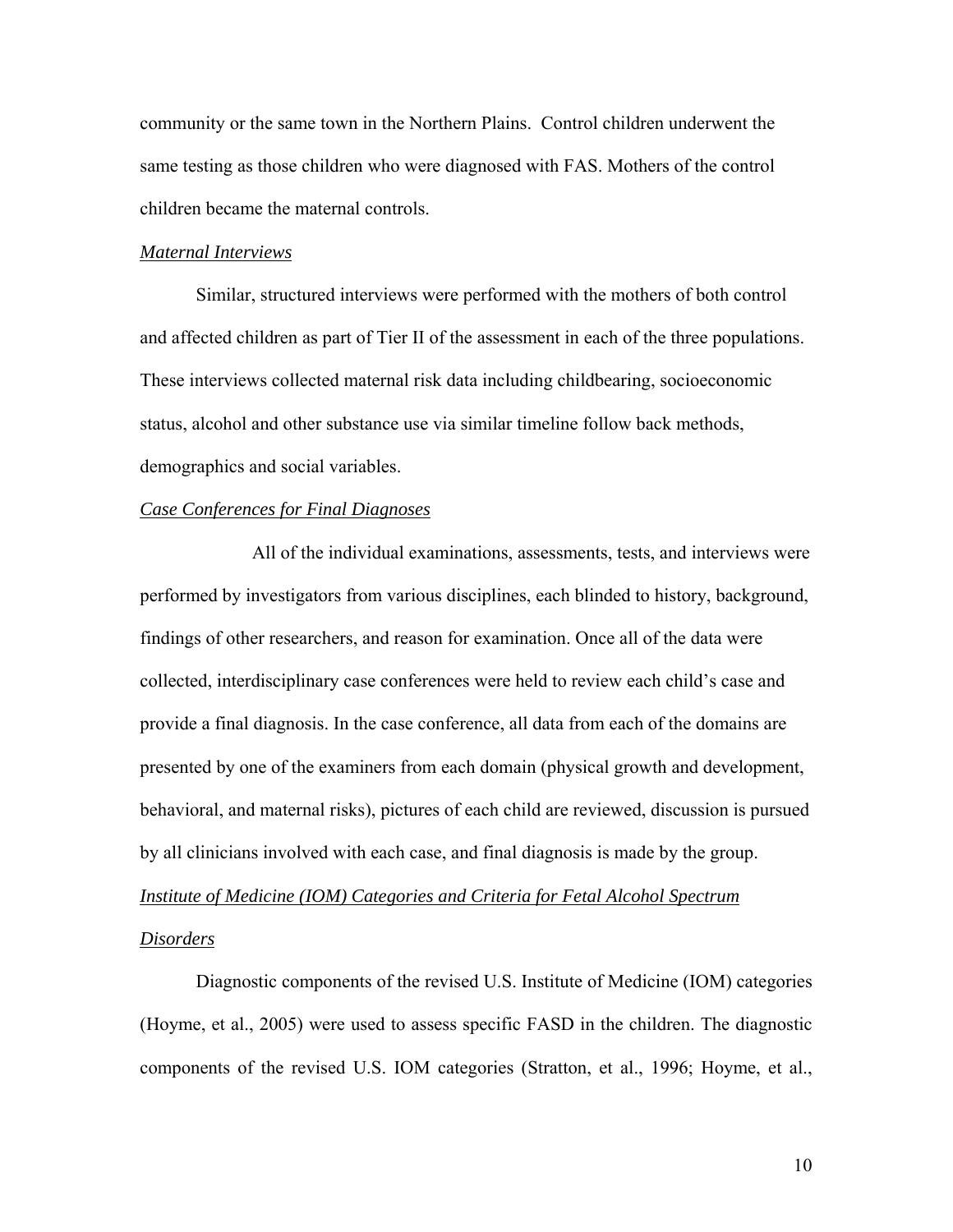2005) describe the full continuum of FASD, from severe to mild. The four specific diagnoses within this delineation, from most dysmorphic and severely affected in intelligence and behavior, to the less obvious and severe, are: fetal alcohol syndrome (FAS), partial FAS (PFAS), alcohol-related neurobehavioral disorders (ARND) and alcohol-related birth defects (ARBD).

 The two most severe diagnoses of a FASD, FAS and PFAS, are currently most readily recognized and are most dependent on dysmorphology. Furthermore, for most inschool studies carried out with our methods, these are the two most common manifestations diagnosed (May et al., 2000; 2005; 2006; 2007). For the diagnosis of FAS a child must have: 1.) evidence of a characteristic pattern of minor facial anomalies including at least 2 or more of the key facial features of FAS (palpebral fissures  $\leq$ 10<sup>th</sup> centile, thin vermilion border, or smooth philtrum), 2.) evidence of prenatal and/or postnatal growth retardation (height or weight  $\leq 10^{th}$  centile), 3.) evidence of deficient brain growth (structural brain anomalies or occiptofrontal head circumference (OFC)  $\leq 10^{th}$  centile), and if possible, 4.) confirmation of maternal alcohol consumption directly from the mother or a knowledgeable collateral source. For a diagnosis of Partial FAS (PFAS), a child must have: 1.) evidence of a characteristic pattern of facial anomalies including 2 or more of the three mentioned above, 2.) one or more other characteristics, such as prenatal or postnatal growth retardation  $(\leq 10^{th}$  centile) in height or weight), 3.) small OFC ( $\leq 10^{th}$  centile), and/or evidence of a complex pattern of behavioral or cognitive abnormalities inconsistent with developmental level and unexplainable by genetic composition, family background, or environment alone, and if possible, 4.)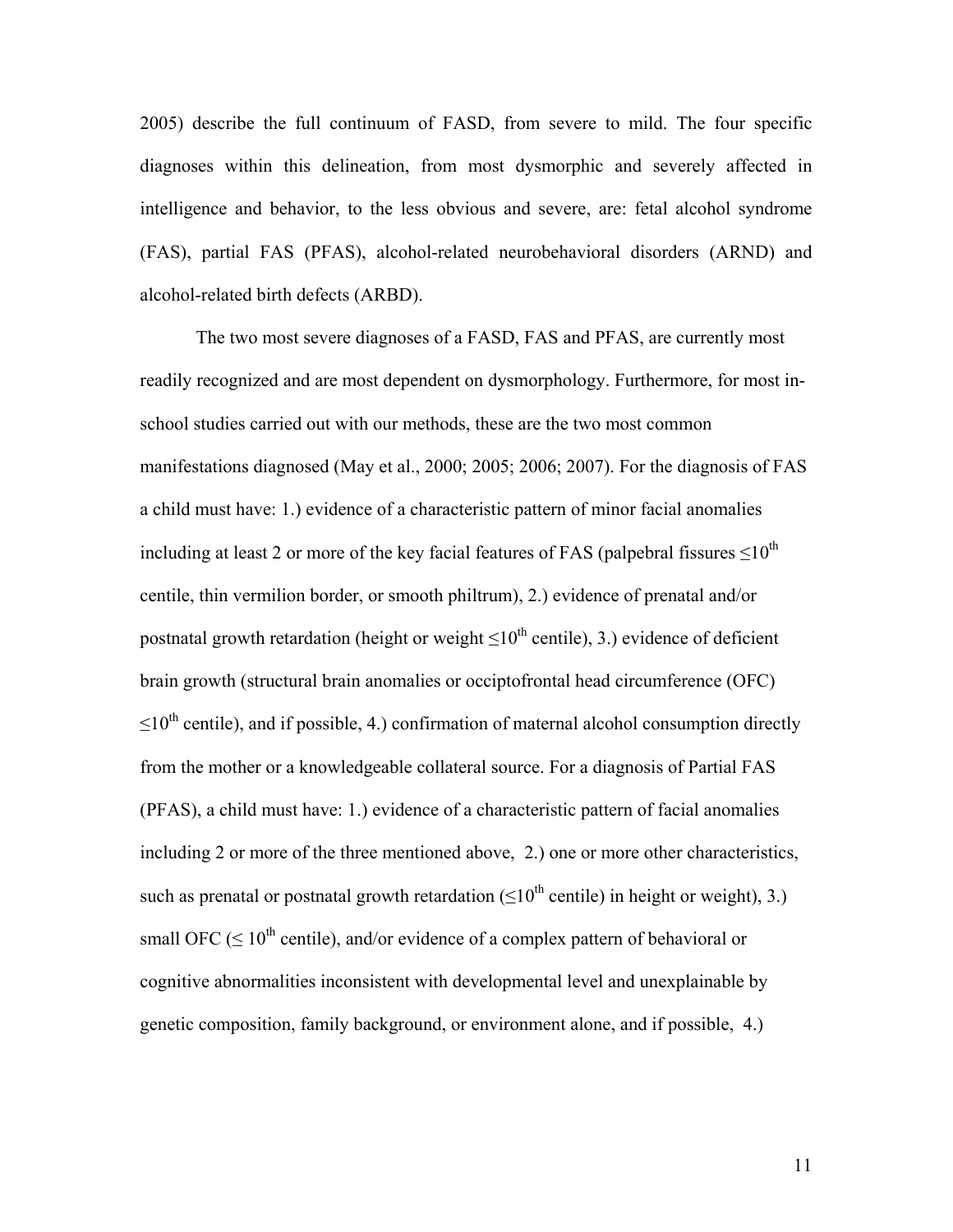confirmation of maternal alcohol consumption directly from the mother or a collateral source.

 All physical growth and dysmorphology features observed and measured in a child's examination are recorded on a standardized and weighted checklist (Hoyme et al, 2005). Possible dysmorphology scores range from 0 to 35. This checklist is a later generation instrument which has been developed by dysmorphologists over the past 25 years. A high dysmorphology score and specific, key features of FASD must be present for a positive diagnosis of one of the more severe FASD. Furthermore, for any of the FASD diagnoses to be made by the clinical team, other known birth defects and patterns of other disabilities must be excluded. For example, some other recognizable patterns of malformations and behavioral disorders share a number of the symptoms that are also characteristic of FASD, e.g., Williams syndrome, Down syndrome, de Lange and fragile X syndromes.

 The diagnoses of alcohol-related neurodevelopmental disorder (ARND) and alcohol-related birth defects (ARBD), are not utilized in this paper, even though we have provided these diagnoses in clinical diagnostic studies and occasionally in the in-school studies in Italy. They are not nearly as dependent on dysmorphology for the diagnosis, and because our methods begin with indicators of deficient growth and development for inclusion, we may not detect ARND and ARBD cases in the unscreened school populations.

#### *Data Analysis*

Analysis of the data from the three studies was carried out by first comparing cases to controls and significance evaluated with a Bonferoni-adjusted alpha level of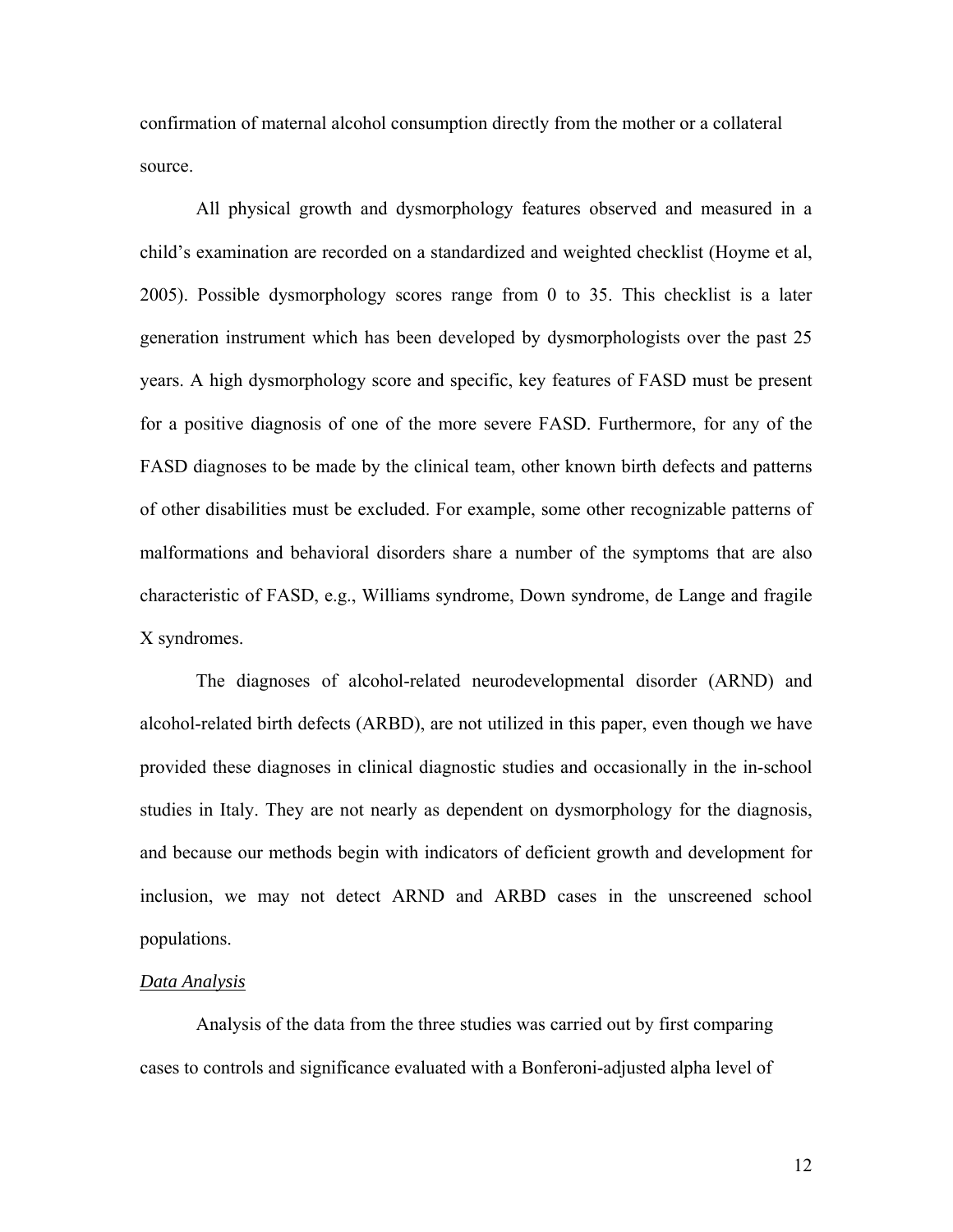<.0015 with t-tests and one way analysis of variance. Descriptive data analysis was first performed using EPI Info software of the US Centers for Disease Control and Prevention (Dean et al., 1996). All comparative analyses and regression measures were performed using the Statistical Package for the Social Sciences (SPSS). The alpha level in the logistic regression tables was also set at .0015 for significance of individual traits to adjust for multiple comparisons.

## *Regression Analyses – Specific Considerations*

 The preliminary analyses consisted of two sets of three separate sequential regressions for data from Plains Indians, Italy, and the third wave from the community in South Africa. In each, 18 physical characteristics were sequentially entered into a regression equation to predict dysmorphology. Predictors, in order of entry into the equation, were height, weight, head circumference, PFL, narrow vermillion, smooth philtrum, long philtrum, strabismus, interpupillary distance, ptosis, intercanthal distance, nasal bridge, anteverted nostrils, aberrant palm crease, fifth finger clinodactyly, compodactyly, heart murmur, and railroad ears. The first set of analyses used the entire sample of children from each site. The second set of analyses omitted children diagnosed as "partial FAS".

 A two-level hierarchical model then assessed the effects of the predictors over the three locations. First level units were children and second level units were locations. Hierarchical models are those in which data collected at different levels of analyses (e.g., children and locations) may be studied without violating assumptions of independence in linear regression. For example, the fact that different physicians test children in different environments means that responses from children within each location are not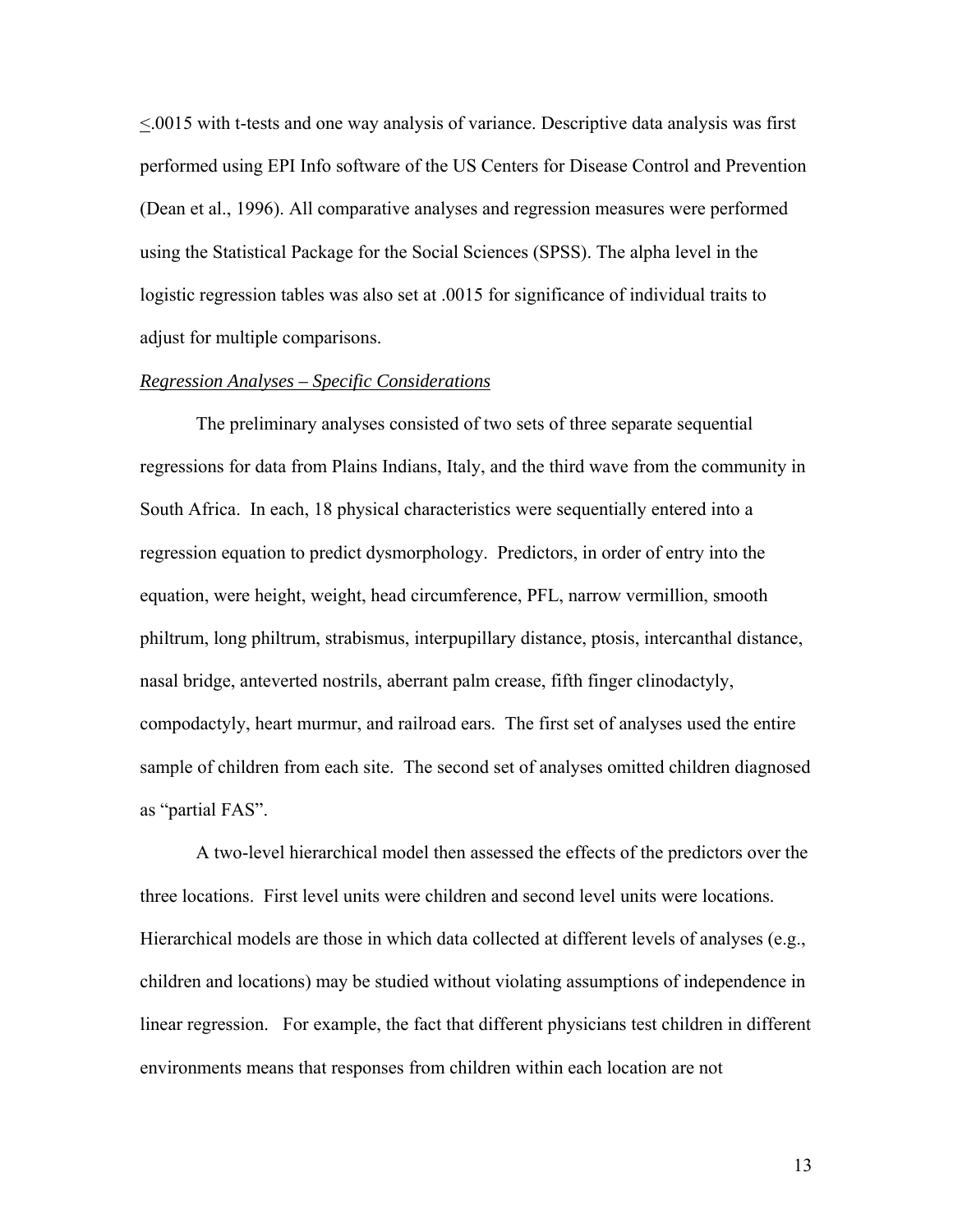independent of one another. Multilevel modeling takes account of these dependencies by estimating variance associated with group (e.g., location) differences in average response (intercepts) and group differences in associations (slopes) between predictors and outcomes (e.g., location differences in the relationship between narrow vermillion and square root of dysmorphology). This is accomplished by declaring intercepts and slopes to be random effects. Thus, fixed effects are average slopes over all locations and random effects are group difference in average dysmorphology and in relationships between dysmorphology and each predictor.

 The dependent variable, dysmorphology, showed substantial departure from normality in all three data sets. Therefore, a square root transformation was applied in all three analyses. Several of the predictors were converted to centiles: height, weight, head circumference, interpupillary distance, and intercanthal distance.

The three data sets varied in the amount of missing data. The South African data set had no missing values. Two cases were omitted from the Italy data set due to missing values for one or more predictors. Because most of the Italian children did not have measurements for interpupillary distance, that variable was omitted from the analyses of Italy data. For the Plains Indians data set, 21% of the cases were missing values for interpupillary distance, with lesser amounts of missing values for four other predictors. SPSS MVA was used to impute a complete data set using the EM algorithm, after omitting the two cases with missing values on dysmorphology.

Multivariate outliers ( $p < .001$ ) were numerous in all of the data sets. However, these outliers were caused by extremely uneven splits in some of the dichotomous predictors, which were not amenable to transformation. Therefore, the decision was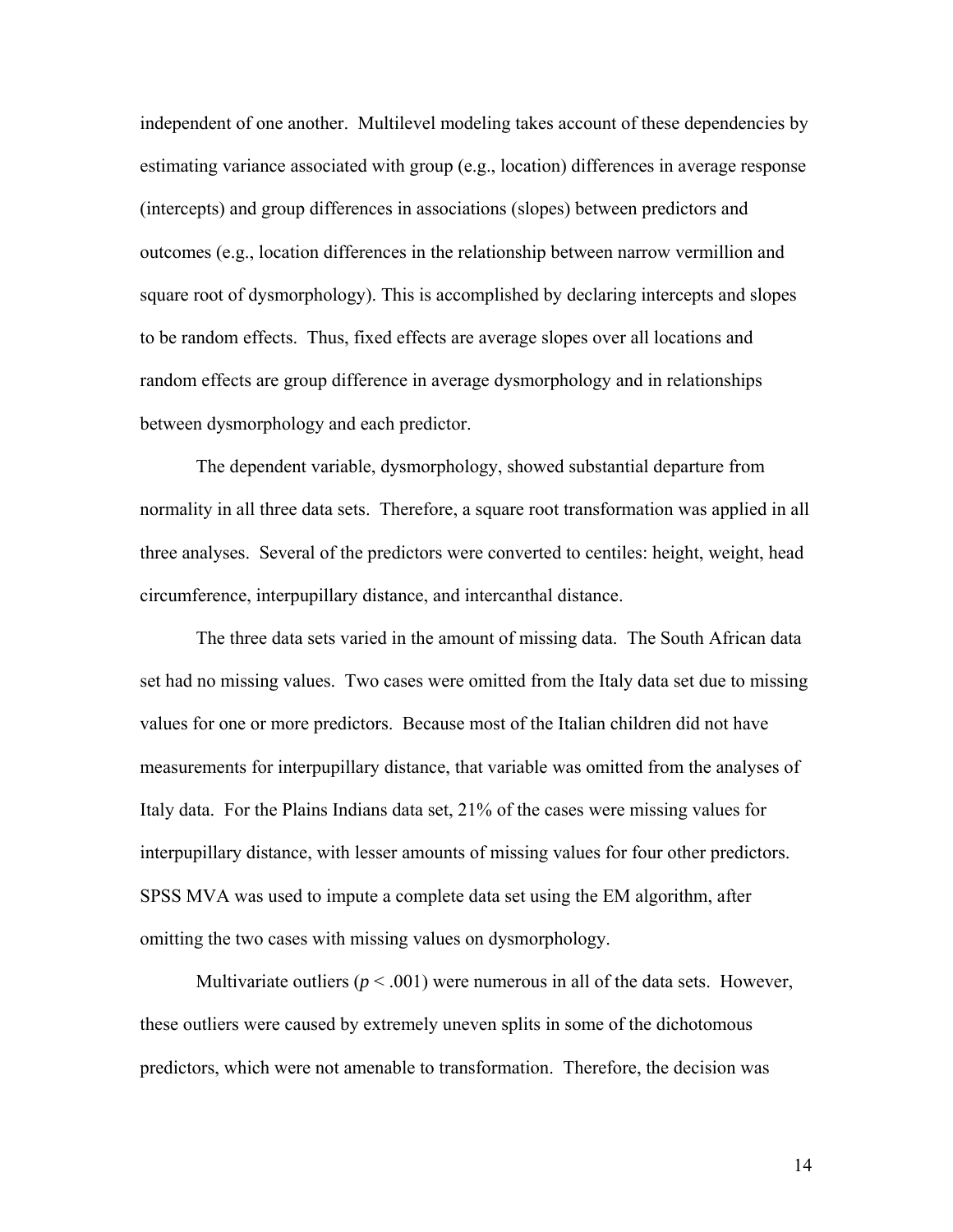made to set a criterion of  $p < .0015$  for tests of individual predictors to compensate for underestimation of standard errors as well as inflated familywise Type I error rate.

#### **RESULTS**

Table 1 introduces the data of interest. First, the data are grouped by study population: Plains Indians, Italians, and South Africans. Then within each study sample, the data are grouped by final diagnosis for the children: FASD (either FAS or PFAS), or not FASD (Hoyme, et al., 2005). Forty-four sets of analyses are reported in Table 1, of those 29 are statistically significant at the standard alpha of <.05, but 24 are significant when the adjusted multiple comparison level of  $\leq 0.0015$  is applied.

 Overall, sixty-four percent of the mothers consumed alcohol during the pregnancy; more mothers of children with FASD reported dranking than did control mothers (84% vs. 44%). Plains Indian mothers consumed an average of 6 drinks on a typical drinking day which was substantially more on average than reported by Italian or South African mothers. Binge drinking (3 or more drinks per occasion) was more prevalent among Plains Indian and South African mothers. The experience of our interviewers indicated that there may have been some significant underreporting of alcohol use in the Italian sample.

As observed in all three waves of research in South Africa, the majority of South African children from wave III in Table 1 are very small when plotted on growth charts, with very low centile scores for height, weight, head circumference, and palbebral fissure length. And as shown in the rest of Table 1, other features consistent with a diagnosis of FASD are observed more often in children with FASD in all three populations. More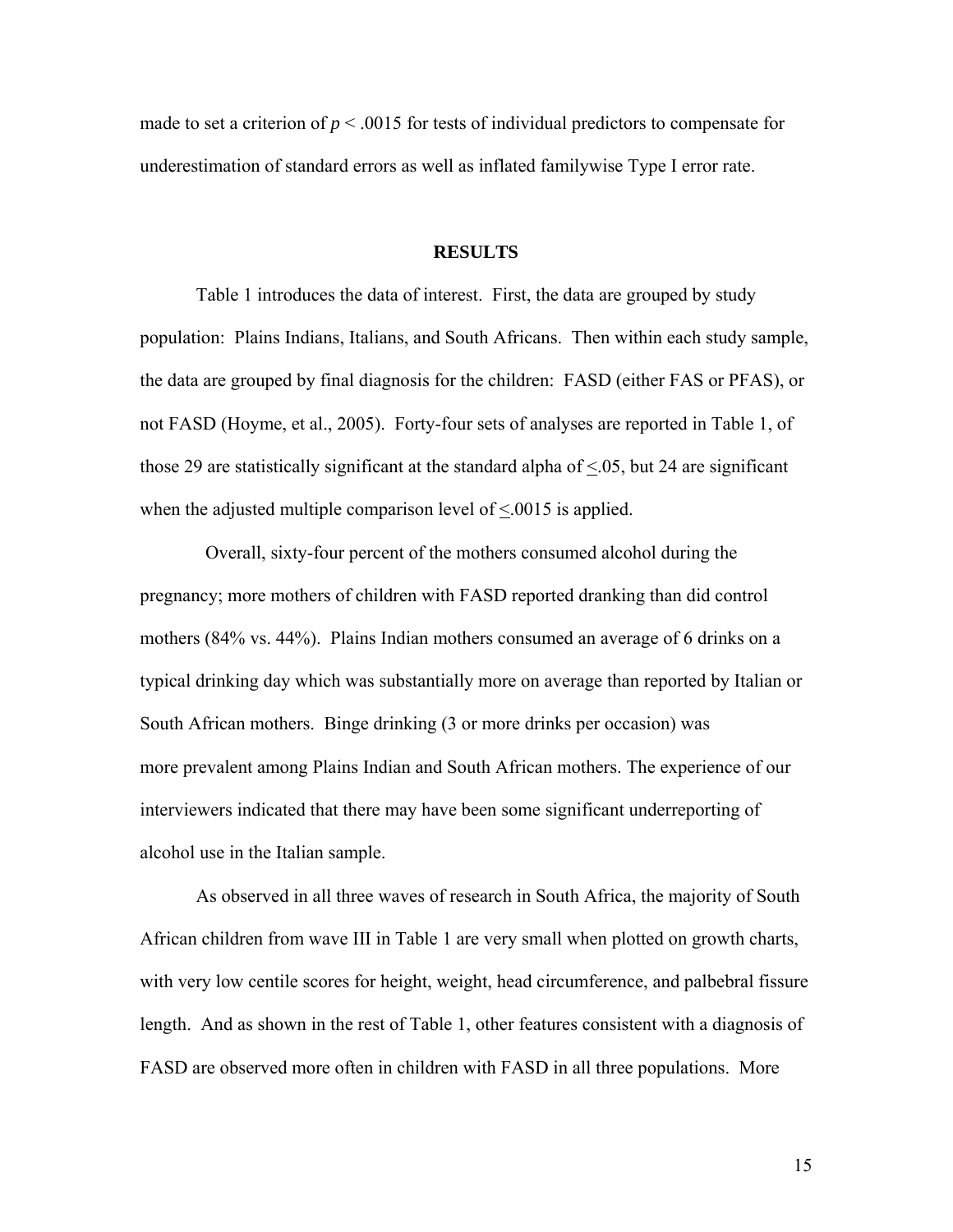detail in descriptive data on both the children and the mothers in these populations is found in other publications (May et al. 2000; 2004; 2006; 2007; Viljoen et al., 2002; 2005).

## *Sequential Regression Analyses of Full Sample*

 Among Plains Indians, the set of 18 variables significantly predicts square root of dysmorphology,  $F(18, 302) = 99.54$ ,  $p < .001$ , adjusted  $R^2 = .85$  with 95% CI from .81 to .87. The last column of Table 2 shows that 12 of the variables predict square root of dysmorphology at the point at which they enter the sequential model. These include centiles for the common size measurements (height, weight, and head circumference), PFL, vermillion and philtrum measurements, nasal bridge, anteverted nostrils, aberrant palm crease, compodactyly, and railroad ears. Looking at each predictor in the context of the entire set (column 2), however, the centiles of common size measurements no longer significantly predict dysmorphology after adjustment for other predictors, because of their correlations among all predictors.

 In Italy, measurements of interpupillary distance were made on only a small portion of the sample (79 of 302 cases). Therefore, that predictor was omitted from the analysis. The remaining set of 17 variables significantly predicts square root of dysmorphology,  $F(17, 282) = 60.01$ ,  $p < .001$ , adjusted  $R^2 = .77$  with 95% CI from .70 to .80. The last column of Table 3 shows that 10 of the variables predict square root of dysmorphology at the point at which they enter the sequential model. These include centiles for the common size measurements (height, weight, and head circumference), PFL, vermillion and philtrum measurements, anteverted nostrils, aberrant palm crease,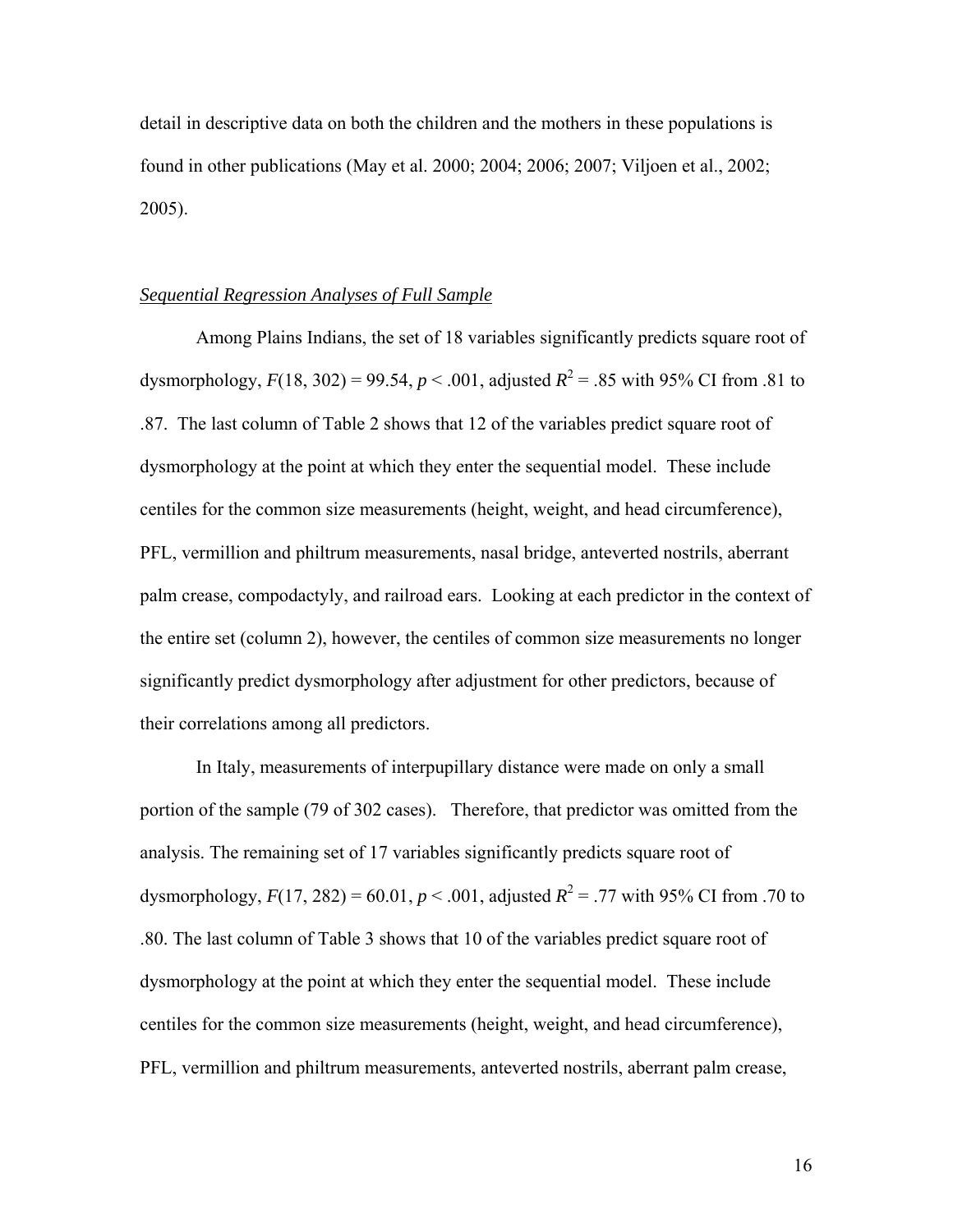and fifth finger clinodactyly. Again, the common size measurements no longer predict square root of dysmorphology once adjusted for the entire set of predictors. In this analysis, PFL also fails to predict dysmorphology after adjusting for other predictors.

For the third wave of the South African data, the set of 18 variables also significantly predicts square root of dysmorphology,  $F(18, 226) = 87.79$ ,  $p < .001$ , adjusted  $R^2$  = .87 with 95% CI from .82 to .89. The last column of Table 4 shows that 11 of the variables predict square root of dysmorphology at the point at which they enter the sequential model. These include centiles for the common size measurements (height, weight, and head circumference), PFL, vermillion and philtrum measurements, ptosis, aberrant palm crease, and fifth finger clinodactyly. All of these except centile of height continue to predict square root of dysmorphology even after adjustment for all other variables.

## *Sequential Regression Analyses Sample Excluding Partial FAS*

Table 5 shows the results of the statistically significant prediction of square root of dysmorphology for the Plains Indians sample without partial FAS by the set of 18 variables,  $F(18, 253) = 84.51$ ,  $p < .001$ , adjusted  $R^2 = .85$  with 95% CI from .80 to .87. Ten of the variables predict square root of dysmorphology at the point they enter the sequential model. These 10 also were significant predictors for the entire sample, however, compodactyly and railroad ears no longer add to prediction after adjusting for higher priority variables. Eight of these 10 predictors also contribute to prediction after adjustment for all other variables; height and head circumference centiles do not contribute to prediction after adjustment for all other variables.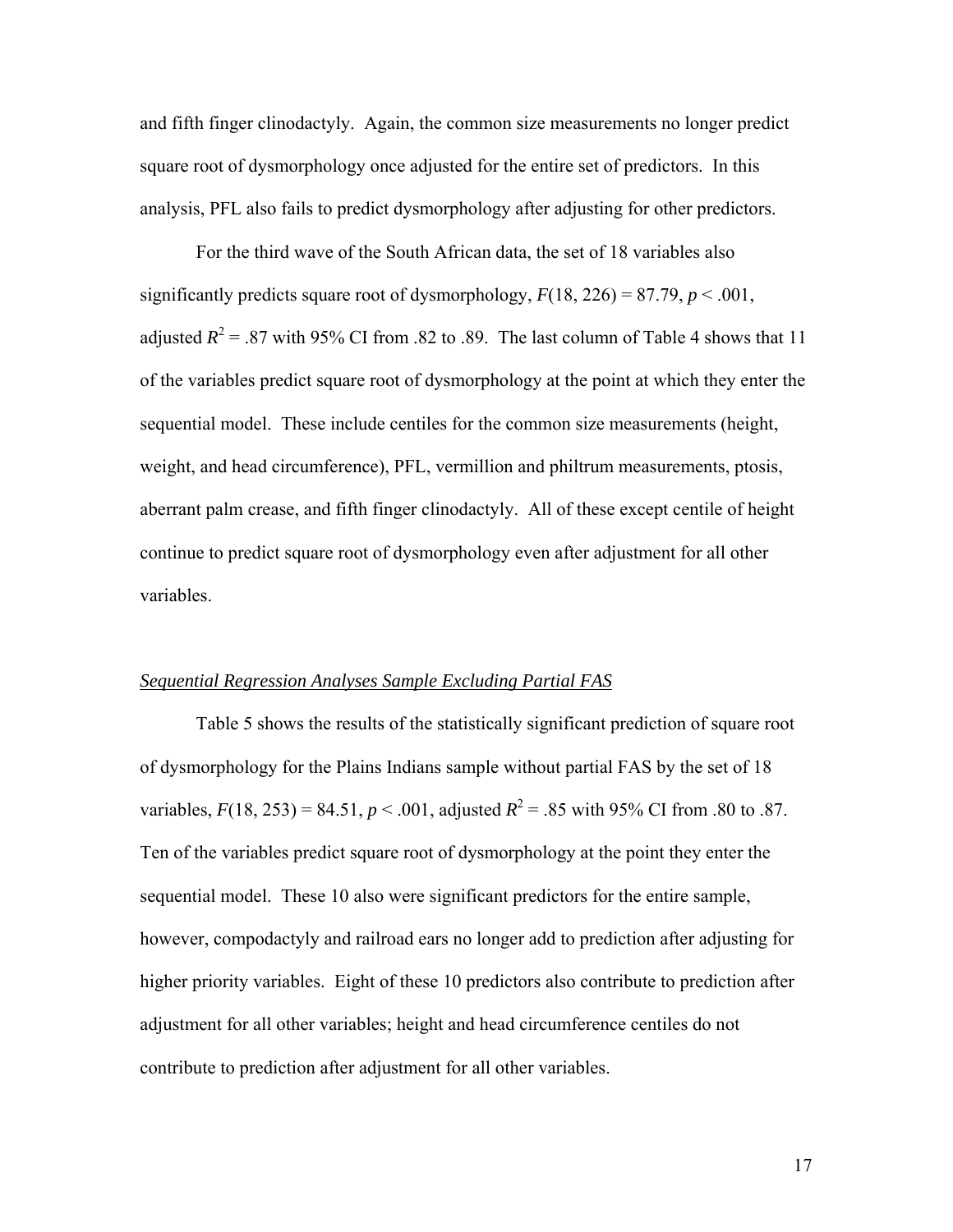For the Italy sample, excluding partial FAS children, the 17 variables (exclusive of interpupillary distance) significantly predicts square root of dysmorphology, *F*(17, 246) = 43.47,  $p < .001$ , adjusted  $R^2 = .73$  with 95% CI from .65 to .77. Eleven of the variables were significant predictors at the point at which they enter the sequential model, as seen in the last column of Table 6. These are the same as for the entire sample of children, with the addition of compodactyly when partial FAS children are excluded. Ten of these 11 predictors remain significant after adjustment for all other variables. Height and weight are significant predictors when entering the model early, but no longer contribute once all other variables are taken into account.

 For the third-wave South African sample without partial FAS, *F*(18, 208) = 77.17 ,  $p < .001$ , adjusted  $R^2 = .86$  with 95% CI from .81 to .88. Twelve of the variables significantly predict square root of dysmorphology at the point at which they enter the sequential model. One of these, compodactyly was not a significant predictor when the sample included partial FAS children. All of these predictors except height continued to contribute to the model prediction even after adjustment for all of the other variables, as seen in Table 7.

#### **DISCUSSION**

 While each of the included studies has been examined independently, this is one of the first attempts to compare diagnostic findings across populations. As is commonly acknowledged, when all of the features of severe FASD are considered, the summation of positive and significant findings are predictive of FASD. This work shows that this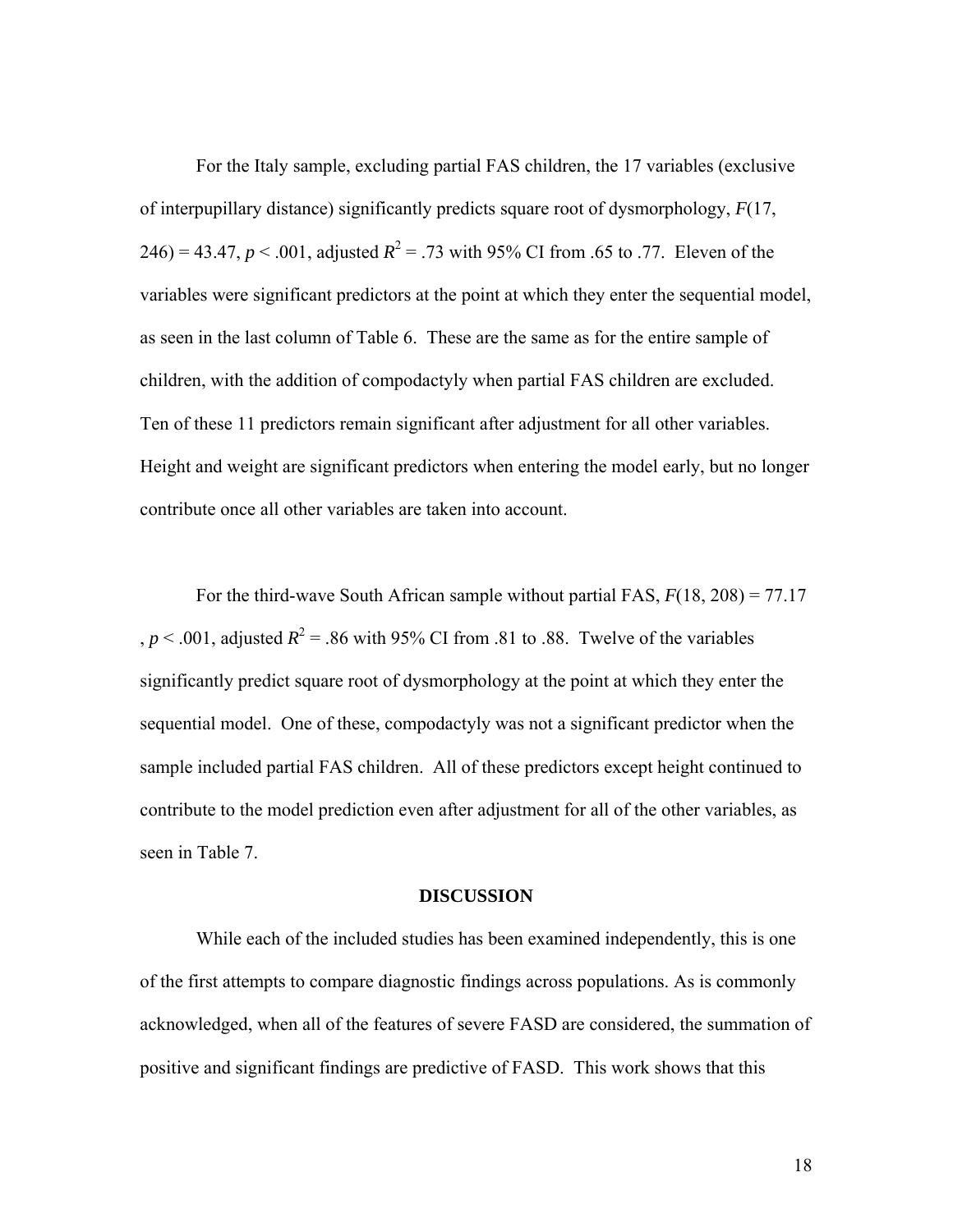approach holds true among different ethnicities, in the face of variations in prevalence of significant dysmorphic findings among controls.

 While the sample study populations may be considered small, other interesting findings are revealed when comparing other FASD traits in addition to the common physical size variables (e.g., height and weight). The South African controls have higher percentages of: narrow vermillion border, smooth philtrum, short interpupillary distance, flat nasal bridge, and anteverted nostrils. Meanwhile, Plains Indian controls have higher percentages of "railroad track" ears, likely a normal genetic variant. Italian controls, however, fall between the two groups in most categories with the exception of philtrum length and strabismus. These findings suggest inherent differences in morphology that make it necessary for clinicians to be cautious when suggesting a diagnosis of FASD with few dysmorphologic traits, to be aware of normal genetic traits in a population, and for researchers to utilize controls for the same population.

 The sequential regression analyses for the multiple variables with each ethnic group reveal variation in the utility and importance of the common size measurements. Plains Indian children showed that height, weight, and head circumference have less value in predicting FASD diagnoses. Similarly, in Italian children height, weight, and head circumference have less importance in predicting FASD; however, PFL, a very commonly cited finding in FASD, also held less value. This suggests that the diminished value of the common size measurements is related to their syndromal relationship with the individual dysmorphologic variables.

 In the South African children, weight, head circumference, and PFL remain important predictors of FASD. It is unclear why these measurements retain their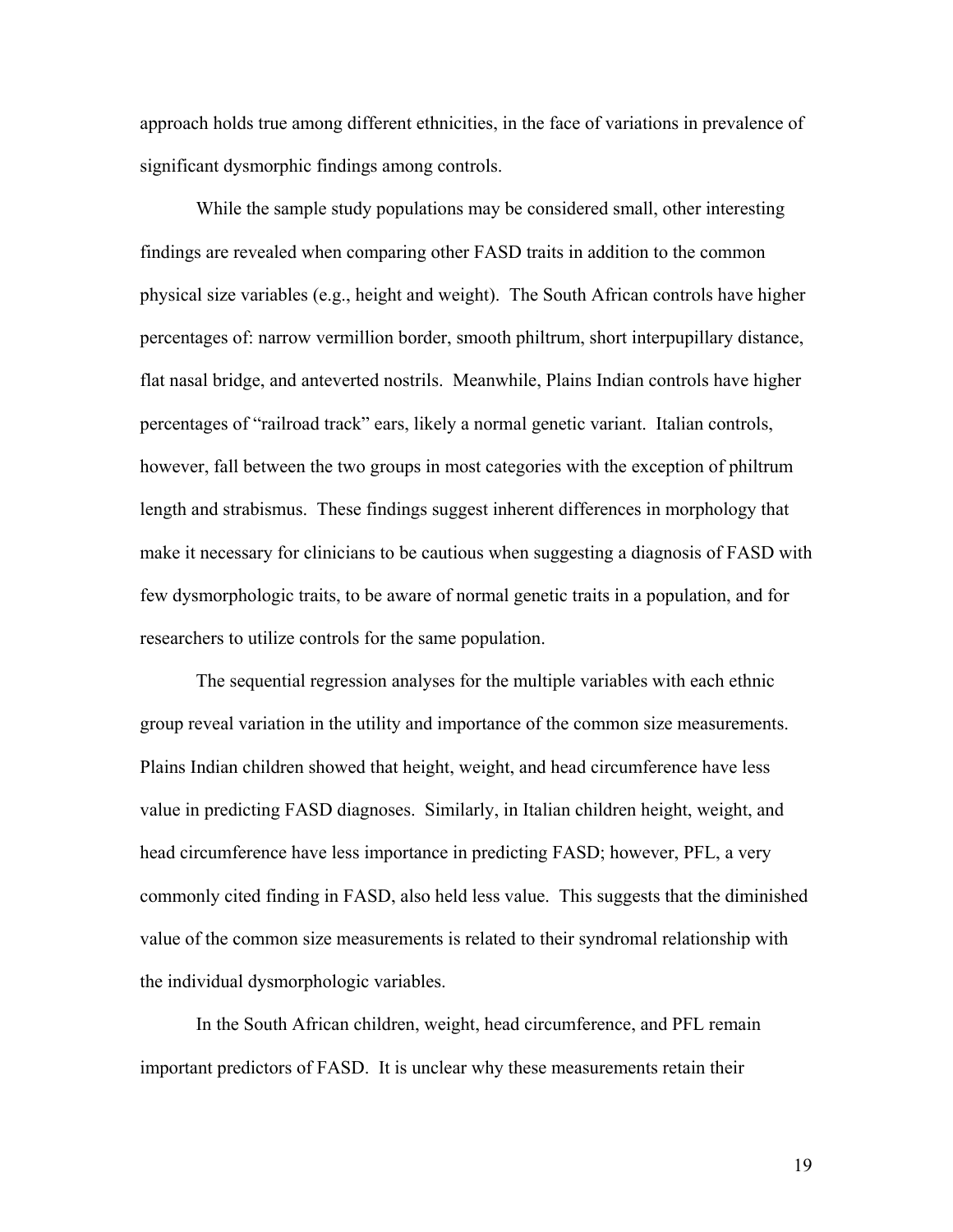importance in South African children, while being less important in the other populations. However, this finding is important in the clinical setting. Many clinicians use height, weight, and head circumference centiles to quickly assess whether children may be afflicted with a developmental defect. In Plains Indian and Italian children, these findings, although suggestive of FASD, appear to have less value for diagnosing children with FAS and PFAS and indicate the need to place more emphasis on the other findings. Meanwhile, in South African children, focusing on common size measurements may hold more importance for FASD diagnosis, but abnormal findings are also more common in South Africa. The growth data in South Africa may make the case for growth charts specific to the South African Coloured population.

 Although the predictive value of height, weight, and head circumference varies between groups, all of the children with FASD show substantial deficits in these traits. The extreme difference in both controls and FASD children between the South African children and the other groups is clear. It is possible the substantial difference in these characteristics is related to nutrition (Viljoen et al., 2005; May, et al., 2007). Previous analysis of the South African study revealed that a mother's nutritional status was important in predicting FASD. These findings, coupled with previous analysis and the extremely high rate of FASD in the South African community (May et al., 2007) suggest that nutritional status may play a large role in development of FASD or the severity of the dysmorphology.

 Previous work indicated that FASD rates were highest in the South African study community (May et al, 2004) compared with the Plains Indians. Interestingly, Plains Indian mothers show a predilection to drinking more alcohol overall and higher rates of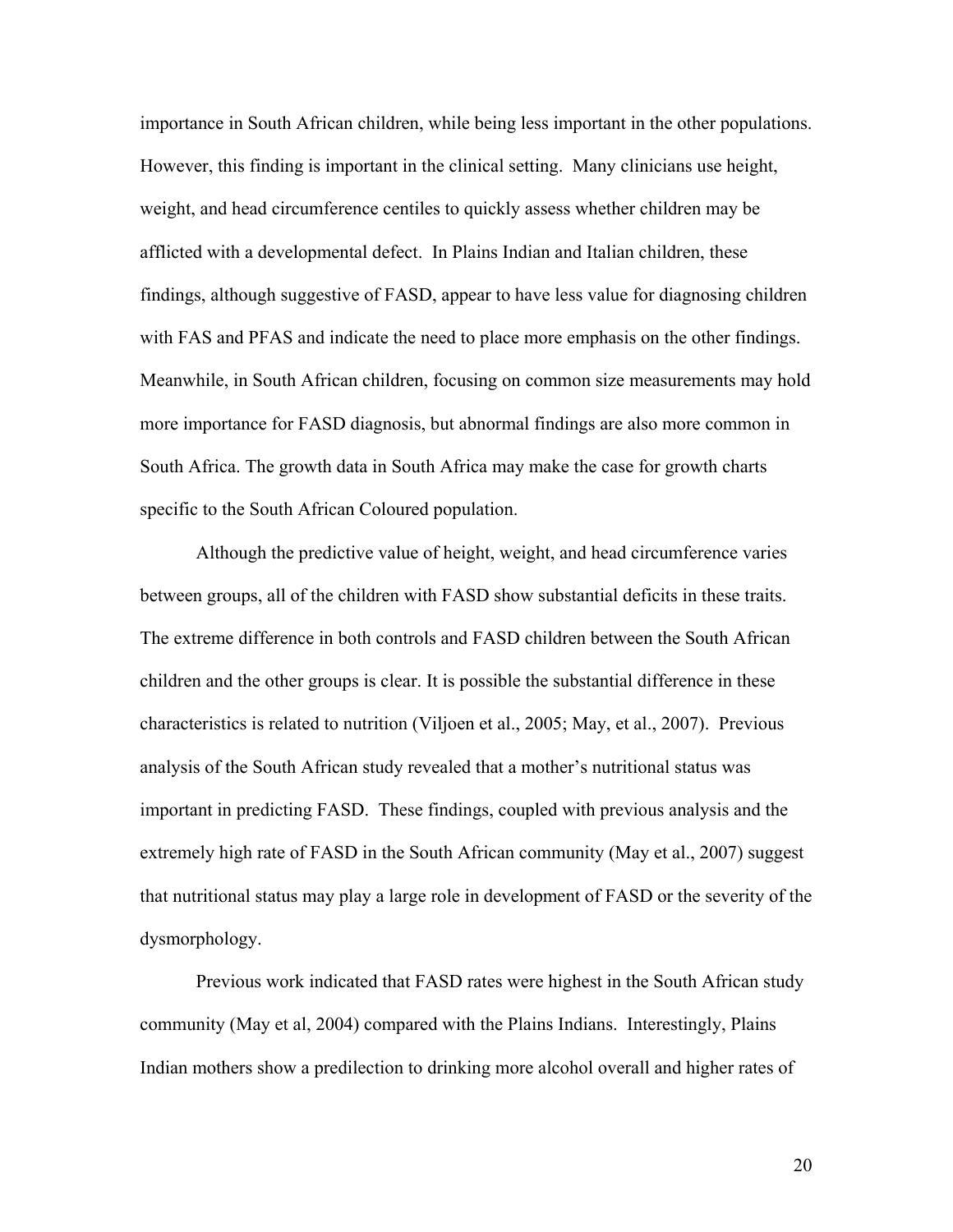drinking than South African and Italian mothers. These findings suggest that there are other factors (e.g., nutritional, environmental or genetic) that facilitate South African Coloured women who consume alcohol to produce more children with FASD in spite of consuming lower amounts of alcohol.

 This study supports the use of multiple abnormal syndromic findings together to make a diagnosis of severe FASD. Furthermore, it shows that although there are variations between ethnicities in morphological features, that using the syndromic features together, an accurate FASD diagnosis may still be made. In addition, it shows that there are additional underlying genetic, nutritional, and/or environmental factors which affect the development of an FASD. Some, but not all, of these additional factors await further study.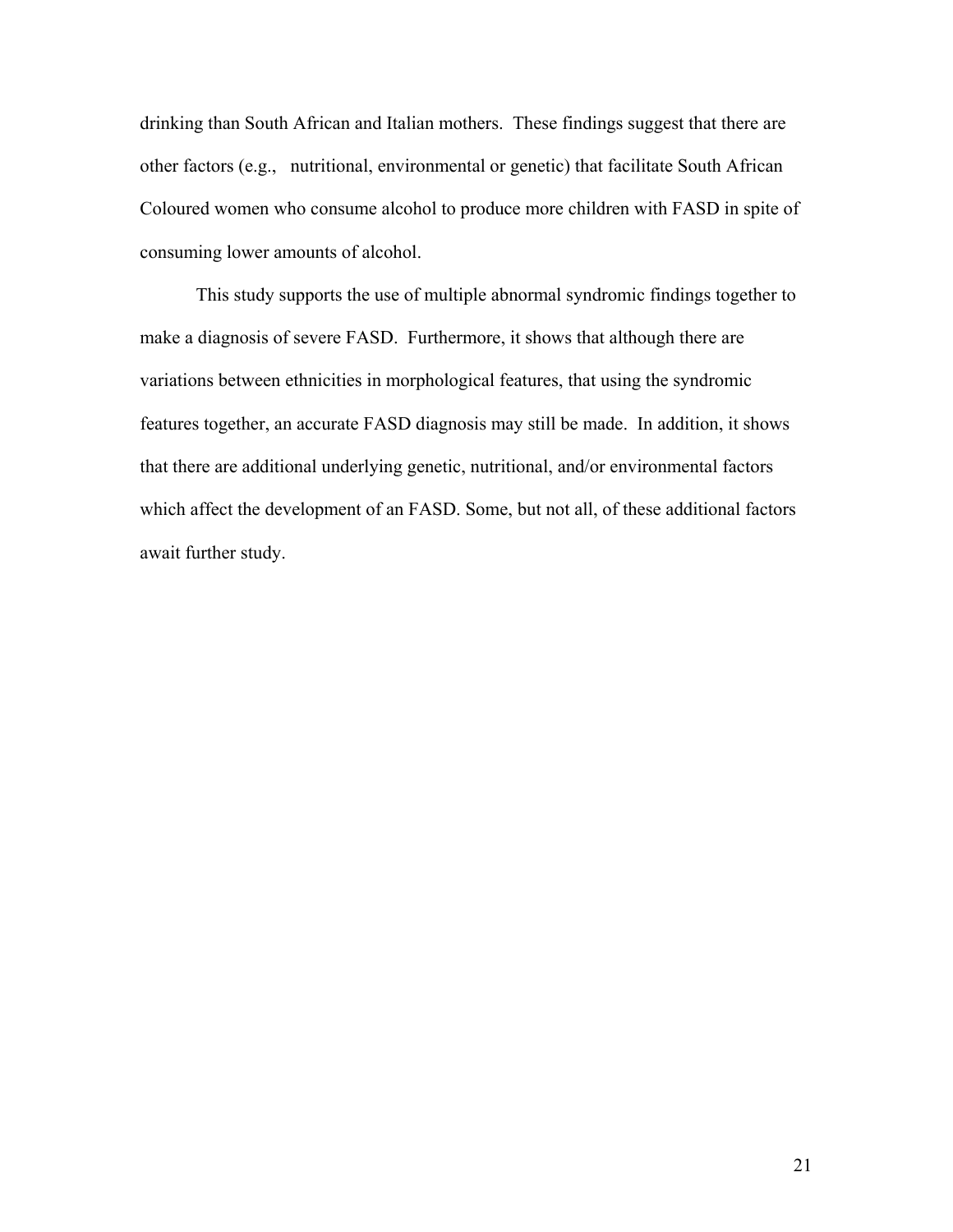## **REFERENCES**

Abel EL. An update on incidence of FAS: FAS is not an equal opportunity birth defect. *Neurotoxicology and Teratology* 1995;17(4):437-43.

Adnams CM, Kodituwakku PW, Hay A, Molteno CD, Viljoen D, May PA. Patterns of Cognitive Motor Development in Children with Fetal Alcohol Syndrome from a Community in South Africa. *Alcoholism: Clinical and Experimental Research*. 2001; 25:557-562.

- Astley SJ. Comparison of the 4-digit diagnostic code and the Hoyme diagnostic guidelines for fetal alcohol spectrum disorders. *Pediatrics.* 2006;118(4):1532- 45.
- Day NL, Leech SL, Richardson GA, Cornelius MD, Rbles N, Larkby C. Prenatal alcohol exposure predicts continued deficits in offspring size at 14 years of age. *Alcoholism: Clinical and Experimental Research* 2002;26:1584-1591.
- Dean AG, Dean JA, Burton AH, Dicker RC. Epi Info Version 6: a word processing, database, and statistics program for epidemiology on microcomputers. GA: USD, Inc. 1996.

Hoyme HE, May PA, Kalberg WO, Kodituwakku P, Gossage JP, Trujillo PM, Buckley DG, Miller J, Aragon AS, Khaole N, Viljoen, DL, Jones KL, Robinson LK. A Practical Clinical Approach to the Diagnosis of Fetal Alcohol Spectrum Disorders: Clarification of the 1996 Institute of Medicine Criteria. *Pediatrics.* 2005;115: 39-47.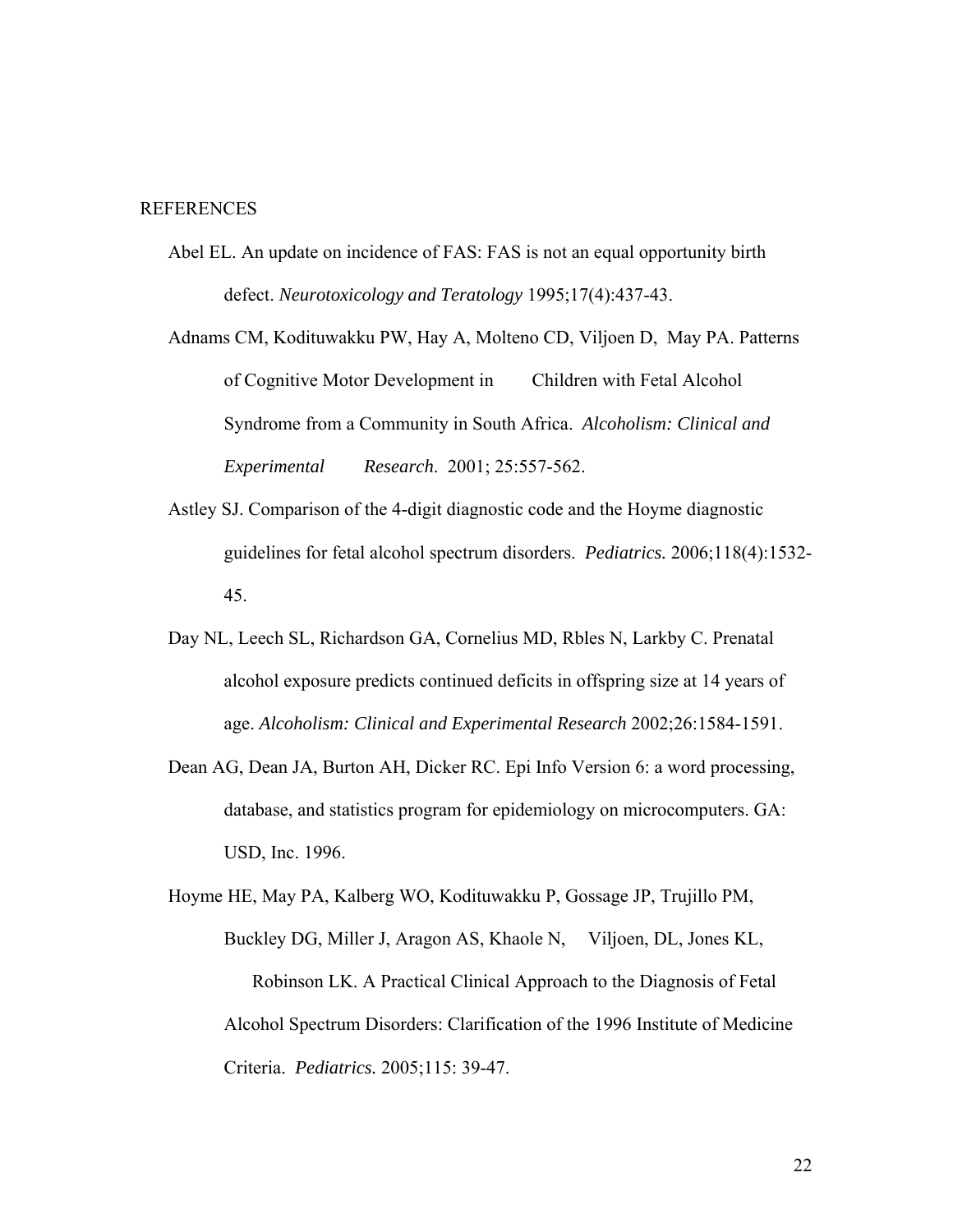- Jacobson JL, Jacobson SW. Prenatal alcohol exposure and neurobehavioral development: Where is the threshold? *Alcohol Health & Research World*. 1994;18(1):30-36.
- Jones KL, Smith DW. Recognition of the Fetal Alcohol Syndrome in early infancy. *Lancet* 1973;2: 999-1001.

Kodituwakku P, Coriale G, Fiorentino D, Aragon AS, Kalberg WO, Buckley D, Gossage JP, Ceccanti M, May PA. Neurobehavioral Characteristics of Children with Fetal Alcohol Spectrum Disorders in Communities from Italy: Preliminary Results. *Alcoholism: Clinical and Experimental Research.* 2006;30:1551-1561.

- May PA, Brooke LE, Gossage JP, Croxford J, Adnams C, Jones KL, Robinson L, Viljoen D. Epidemiology of Fetal Alcohol Syndrome in a South African Community in the Western Cape Province. *American. Journal of Public Health.* 2000;190:1905-1912.
- May PA, Gossage JP. Estimating the Prevalence of Fetal Alcohol Syndrome: A Summary. *Alcohol, Research, and Experimentation.* 2001; 25:159-167.
- May PA, McCloskey J, Gossage JP. Fetal Alcohol Syndrome Among American Indians: Epidemiology, Isues, and Research Review. *Alcohol Use Among American Indians and Alaska Native: Multiple Perspectives on a Complex Problem.* NIAA monograph 27. Bethesda, Maryland: U.S. Department of Health and Human Services, 2002.
- May PA, Gossage JP, White-Country M, Goodhart K, Decoteau S, Trujillo PM, Kalberg WO, Viljoen DL, Hoyme HE. Alcohol Consumption and Other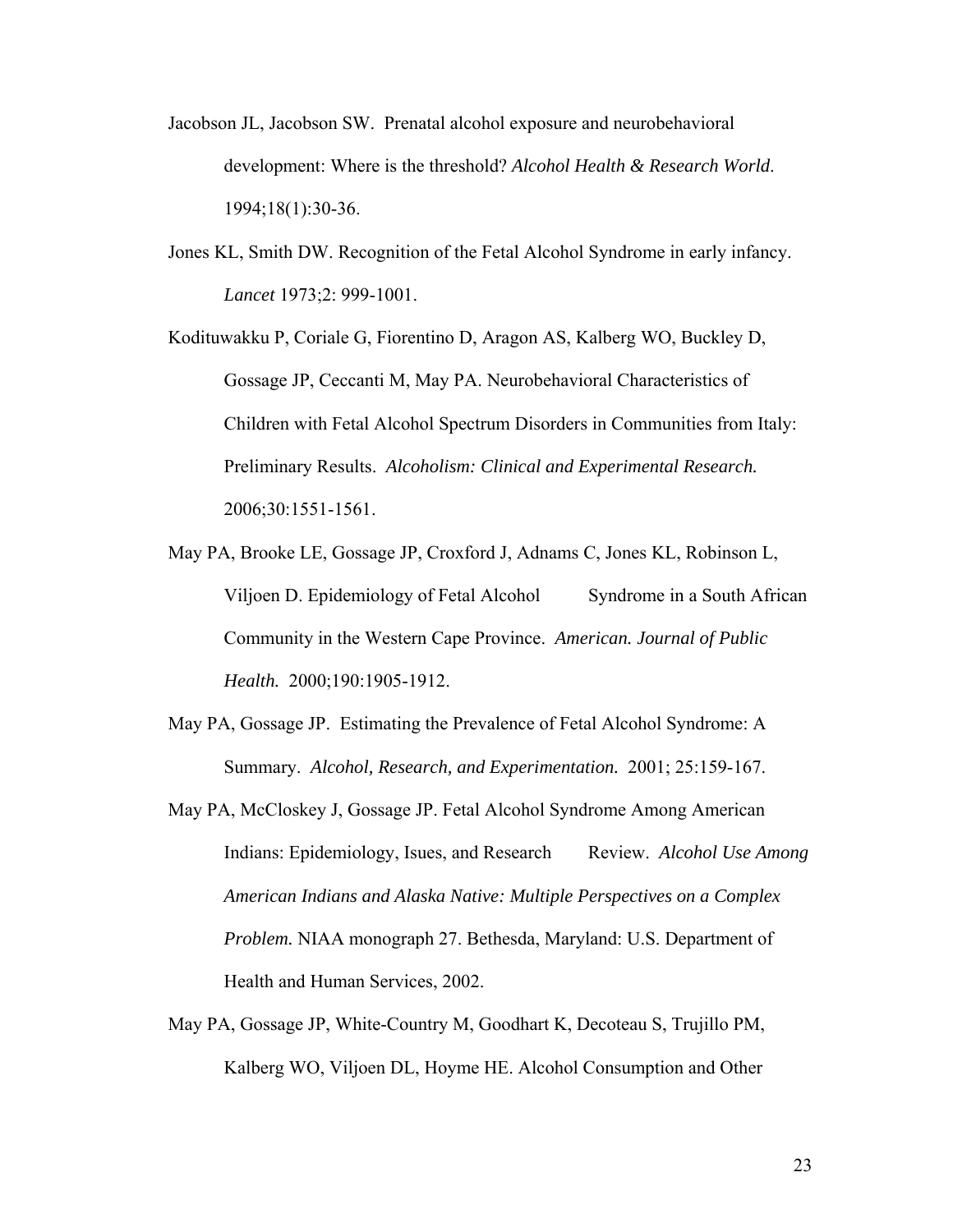Maternal Risk Factors for Fetal Alcohol Syndrome among Three Distinct Samples of women before, during, and after pregnancy: The risk is relative. *American Journal of Medical Genetics.* Part C (Semin. Med. Genet.) 2004;127C:10-20.

- May PA, Fiorentino D, Gossage JP, Kalberg WO, Hoyme HE, Robinson LK, Coriale G, Jones KL, Del Campo M, Tarani L, Romeo M, Kodituwakku PW, Deiana L, Buckley D, Ceccanti M. Epidemiology of Fetal Alcohol Spectrum Disorders in a Province in Italy: Prevalence and Characteristics of Children in a Random Sample of Schools. *Alcoholism: Clinical and Experimental Research.* 2006; 30:1562-1575.
- May PA, Gossage JP, Marais AS, Adnams CM, Hoyme HE, Jones KL, Robinson LK, Khaole NC, Snell C, Kalberg WO, Hendricks L, Brooke L, Stellavato C, Viljoen DL. The Epidemiology of Fetal Alcohol Syndrome and Partial Fetal Alcohol Syndrome in a South African Area. *Drug and Alcohol Dependence.* 2007;88:259-271.
- Sampson PD, Streissguth AP, Bookstein FL, Little RE, Clarren SK, Dehaene P, Hanson JW, Graham JM Jr. Incidence of fetal alcohol syndrome and prevalence of alcohol-related neurodevelopmental disorder. *Teratology.* 1997;56(5):317-26.

SPSS Inc. (1999) SPSS Base 11.0 for Windows User's Guide. SPSS Inc. Chicago IL.

Viljoen DL, Croxford J, Gossage JP, May PA. Characteristics of Mothers of Children with Fetal Alcohol Syndrome in the Western Cape Province of South Africa: A Case Control Study. *Journal of Studies on Alcohol.* 2002;63:6-17.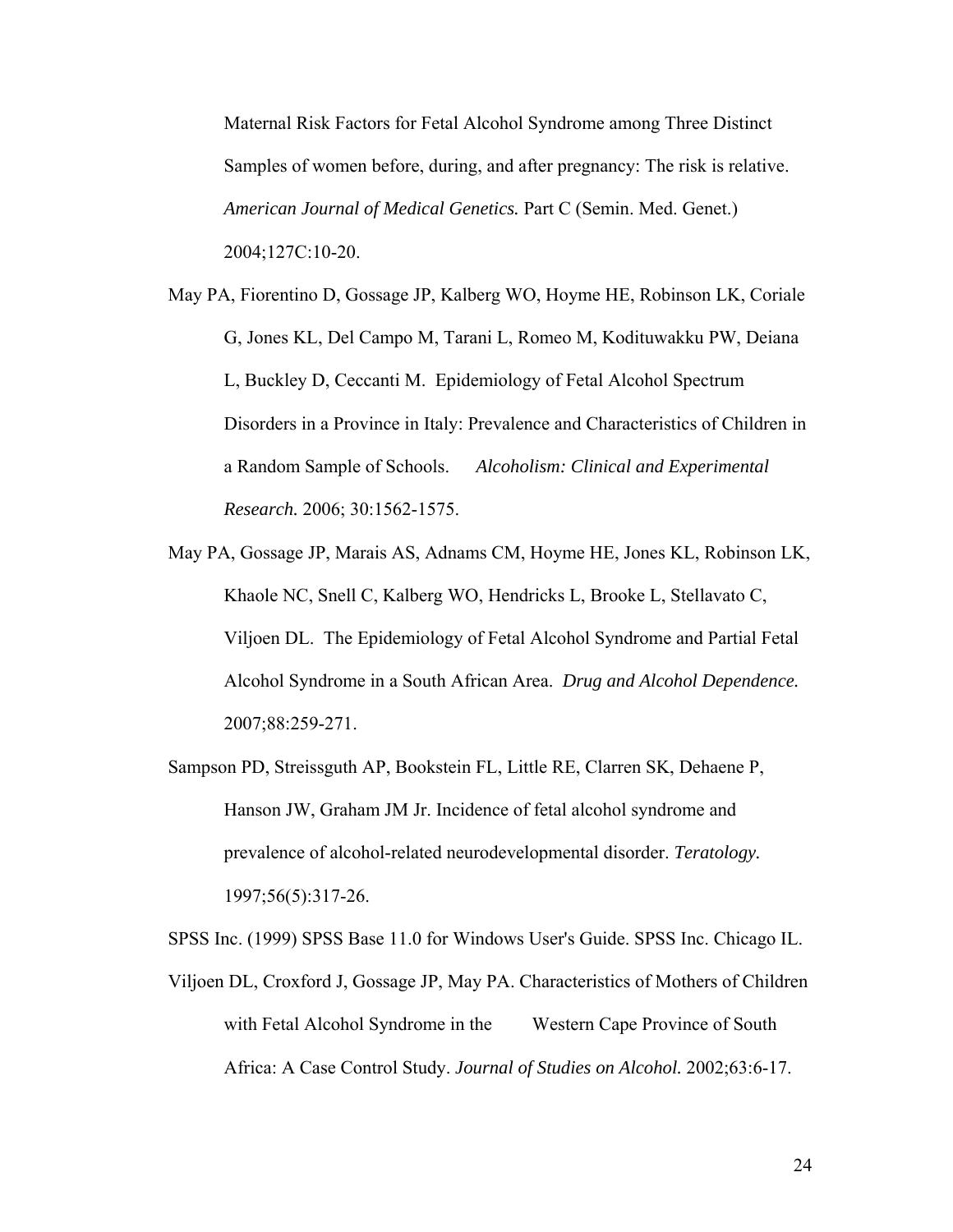Viljoen DL, Gossage JP, Adnams CM, Jones KL, Robinson LK, Hoyme HE, Snell C, Khaole N, Asante, KK, Findlay R, Quinton B, Brooke LE, May, PA. Fetal Alcohol Syndrome in A South African Community: A Second Study of a Very High Prevalence Area. *Journal of Studies on Alcohol.* 2005;66:593- 604.

Wattendorf DJ, and Muenke M. Fetal alcohol spectrum disorders. *American Family Physician.* 2005;72(2):279-85.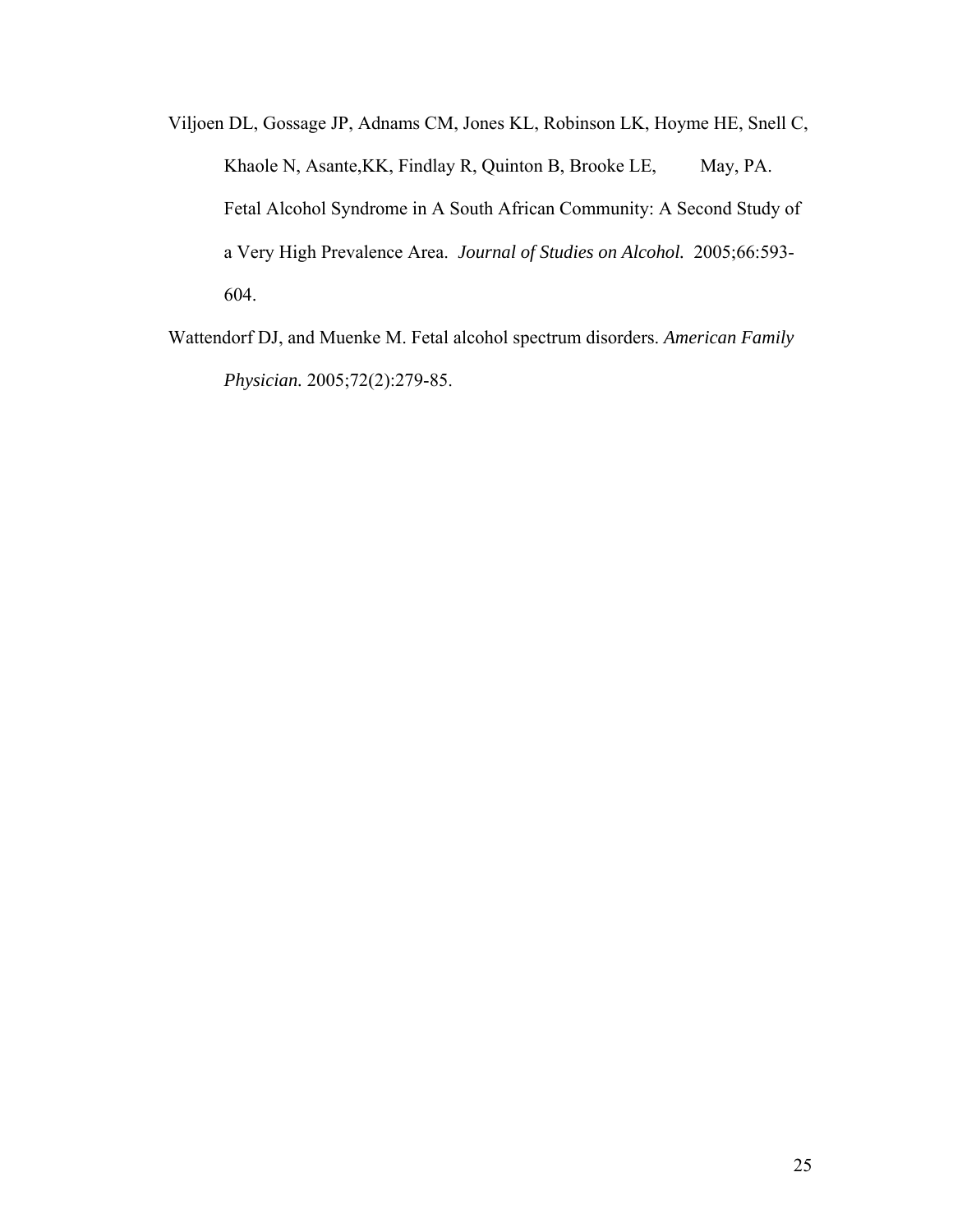## ACKNOWLEDGEMENTS

We thank the field staff in the US, Italy and South Africa who were instrumental in assisting in the collection of the child dysmorphology data: Irene Lake, Rose Maestas, Mabel Granados, Sherlynn Herrera, Joan Alvord, Renee Parker, Mary White Country, Whitney Renville, Karen Goodhart, Jill Plumage, Margaret Anne Yellow Kidney; Daniela Fiorentino, Giovanna Corriale; Julie Croxford, Leslie Brooke, and Anna Susan Marais. We would like to acknowledge the efforts of Chandra Stellavato who assisted with data processing.

Research in the US and South Africa was funded in part by grants RO1AA09440 and RO1/UO1AA11685 from the National Institute on Alcohol Abuse and Alcoholism (NIAAA), and the NIH National Center on Minority Health and Health Disparities (NCMHD). The Italian study was funded in part by NIAAA pilot project subcontract #53257 A-P1660-7802-211 CSM from San Diego State University as part of the International Consortium for the study of FASD (CIFASD) AA014800 and AA014828 and a grant from the health department of the government of the Lazio region, Assessorato alla Sanita della Regione Lazio and a grant from SITAC OULUS.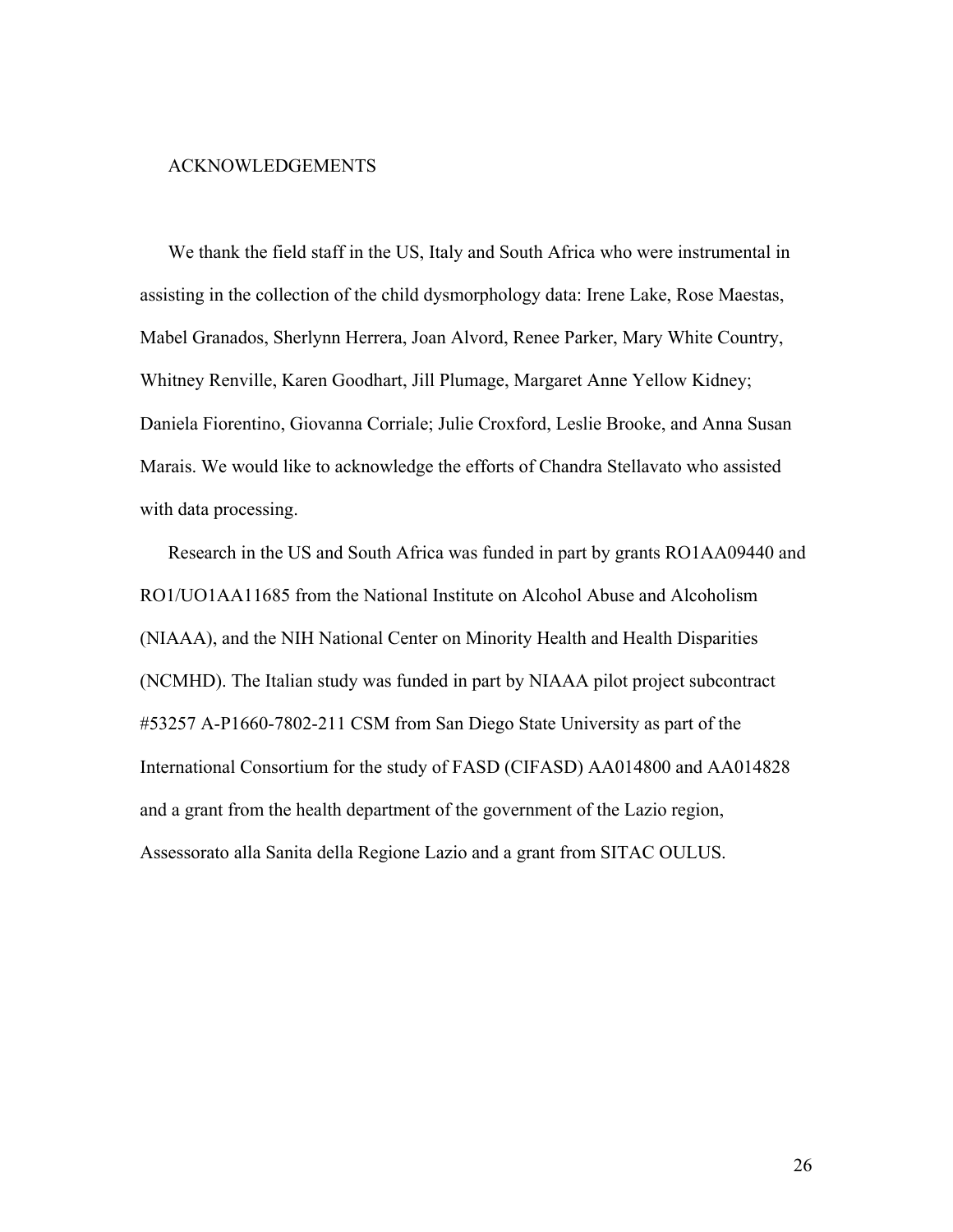|                                                                                         | <b>Plains</b>                |                                       | <b>Italy</b>                |                            | <b>South Africa</b>          |                                 |                                                  |
|-----------------------------------------------------------------------------------------|------------------------------|---------------------------------------|-----------------------------|----------------------------|------------------------------|---------------------------------|--------------------------------------------------|
| <b>Variable</b>                                                                         | Contro<br>ls                 | <b>FAS</b><br>D                       | <b>Contro</b><br>ls         | <b>FAS</b><br>D            | <b>Contro</b><br><b>Is</b>   | <b>FAS</b><br>D                 | <b>Significan</b><br>ce<br>p                     |
| Mother's<br><b>Variables</b><br>Reported<br>drinking<br>during index<br>pregnancy,<br>% | $(n=152)$<br>62.5            | $(n=52)$<br>92.3                      | $(n=179)$<br>42.5           | $(n=39)$<br>53.8           | $(n=157)$<br>28.0            | $(n=6)$<br>6)<br>95.5           | $0.000^{a}$ **<br>$0.000^{\mathrm{b}\ \ast\ast}$ |
| <b>Drinks</b><br>consumed<br>on<br>typical<br>drinking day,<br>Mean (SD)                | 4.3<br>(5.09)                | 7.6<br>(6.27)                         | 0.3<br>(0.52)               | 0.4<br>(0.60)              | 0.6<br>(1.82)                | 4.2<br>(4.12)                   | $0.000^{\circ}$ **<br>$0.000^d$ **               |
| Binged $(3+)$<br>during<br>Index<br>pregnancy,<br>%                                     | 51.4                         | 83.7                                  | 0.8                         | 5.4                        | 13.3                         | 74.1                            | $0.000^{a}$ **<br>$0.000^{b}$ **                 |
| Child's<br><b>Variables</b><br>Age<br>(months),<br>Mean (SD)                            | $(n=221)$<br>85.4<br>(52.66) | $(n=98)$<br>)<br>92.8<br>(52.0)<br>8) | $(n=256)$<br>80.2<br>(4.56) | $(n=44)$<br>79.7<br>(4.14) | $(n=172)$<br>87.7<br>((6.49) | $(n=7)$<br>3)<br>93.2<br>(9.51) | $0.000^{\circ}$ **<br>$0.009^{\rm d}$ *          |
| Height,<br>centile,<br>Mean (SD)                                                        | 57.7<br>(28.94)              | 27.9<br>(25.0)<br>$\left( 0\right)$   | 53.3<br>(29.20)             | 37.5<br>(29.3)<br>1)       | 25.9<br>(24.20)              | 5.6<br>(6.65)<br>$\mathcal{E}$  | $0.000^{\circ}$ **<br>$0.000^d$ **               |
| Weight,<br>centile,<br>Mean (SD)                                                        | 66.3<br>(28.59)              | 32.1<br>(26.0)                        | 58.7<br>(30.14)             | 40.3<br>(30.5)<br>2)       | 27.1<br>(25.75)              | 4.6<br>(5.79)<br>$\mathcal{E}$  | $0.000^{\circ}$ **<br>$0.000^d$ **               |
| Head<br>circumferen<br>ce (OFC),                                                        | 60.3<br>(28.22)              | 24.5<br>(25.4)<br>$\left( 0\right)$   | 47.4<br>(29.20)             | 25.6<br>(28.4)<br>7)       | 28.3<br>(26.40)              | 4.2<br>(6.62)<br>$\mathcal{C}$  | $0.000^{\circ}$ **<br>$0.000^d$ **               |

Table 1: Comparison of Measures Across Three Studies, FASD<sup>e</sup> vs. Controls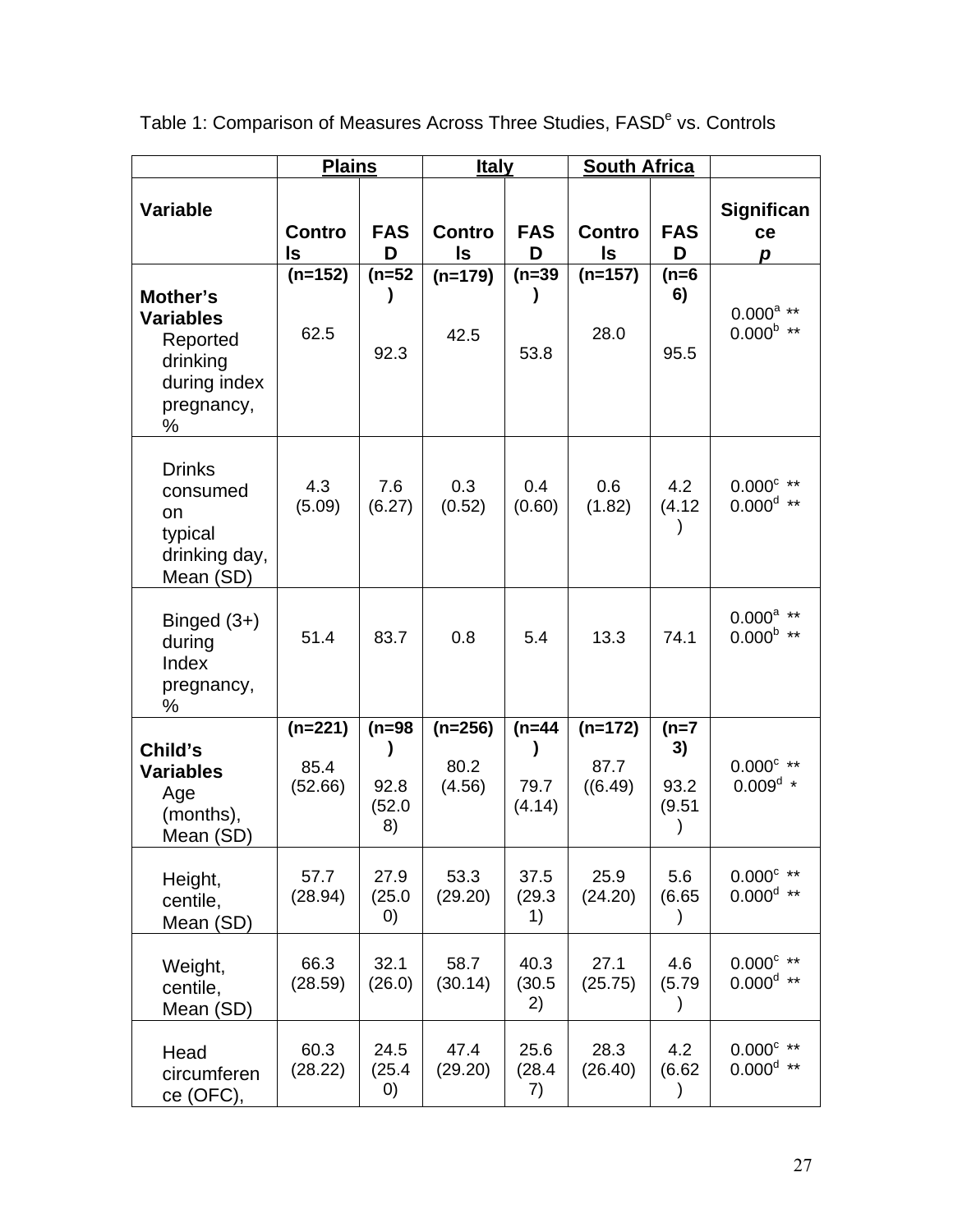| centile Mean<br>(SD)                                              |                 |                      |                 |                      |                 |                            |                                                |
|-------------------------------------------------------------------|-----------------|----------------------|-----------------|----------------------|-----------------|----------------------------|------------------------------------------------|
| Palbebral<br>fissure<br>length<br>(PFL),<br>centile,<br>Mean (SD) | 41.8<br>(21.05) | 12.5<br>(15.5)<br>7) | 27.6<br>(14.35) | 19.4<br>(18.9)<br>4) | 29.0<br>(16.93) | 6.8<br>(8.75)<br>$\lambda$ | $0.000^{\circ}$ **<br>$0.000^{\rm d}$ **       |
| <b>Narrow</b><br>vermillion<br>border, %                          | 11.7            | 93.9                 | 24.8            | 95.5                 | 42.4            | 84.9                       | $0.000^{a}$ **<br>$0.067^b$                    |
| Smooth<br>philtrum, %                                             | 10.3            | 82.7                 | 18.2            | 90.9                 | 63.4            | 86.3                       | $0.000^a$ **<br>$0.422^{b}$                    |
| Long<br>philtrum, %                                               | 34.5            | 41.8                 | 40.9            | 54.5                 | 36.0            | 45.2                       | $0.328^{a}$<br>$0.371^{b}$                     |
| Strabismus,<br>%                                                  | 1.3             | 6.1                  | 3.1             | 6.8                  | 1.7             | 4.1                        | $0.380^{a}$<br>$0.786^{b}$                     |
| Short<br>interpupillary<br>distance, %                            | 4.9             | 30.6                 | 0.0             | 21.7                 | 32.6            | 54.8                       | $0.000$ <sup>a</sup> **<br>$0.001^{b}$ **      |
| Ptosis, %                                                         | 1.3             | 9.2                  | 3.1             | 6.8                  | 4.7             | 15.1                       | $0.149^{a}$<br>$0.303^{b}$                     |
| <b>Short</b><br>intercanthal<br>distance, %                       | 3.1             | 13.3                 | 11.3            | 20.5                 | 19.2            | 23.3                       | $0.000^{\text{a}}$ **<br>$0.220^{b}$           |
| Flat nasal<br>bridge, %                                           | 4.5             | 17.3                 | 0.4             | 0.0                  | 30.2            | 53.4                       | $0.000^{\rm a}$ **<br>$0.000^{b}$ **           |
| Anteverted<br>nostrils, %                                         | 4.5             | 19.4                 | 10.9            | 22.7                 | 13.4            | 26.0                       | $0.006^a$ *<br>$0.586^{b}$                     |
| Palmer<br>crease, %                                               | 21.5            | 32.7                 | 22.9            | 36.4                 | 27.3            | 42.5                       | $0.380^{a}$<br>$0.420^{b}$                     |
|                                                                   |                 |                      |                 |                      |                 |                            |                                                |
| Clinodactyly,<br>%                                                | 6.3             | 7.1                  | 32.6            | 54.5                 | 44.2            | 53.4                       | $0.000^a$ **<br>$0.000^{\mathrm{b}\ \ast\ast}$ |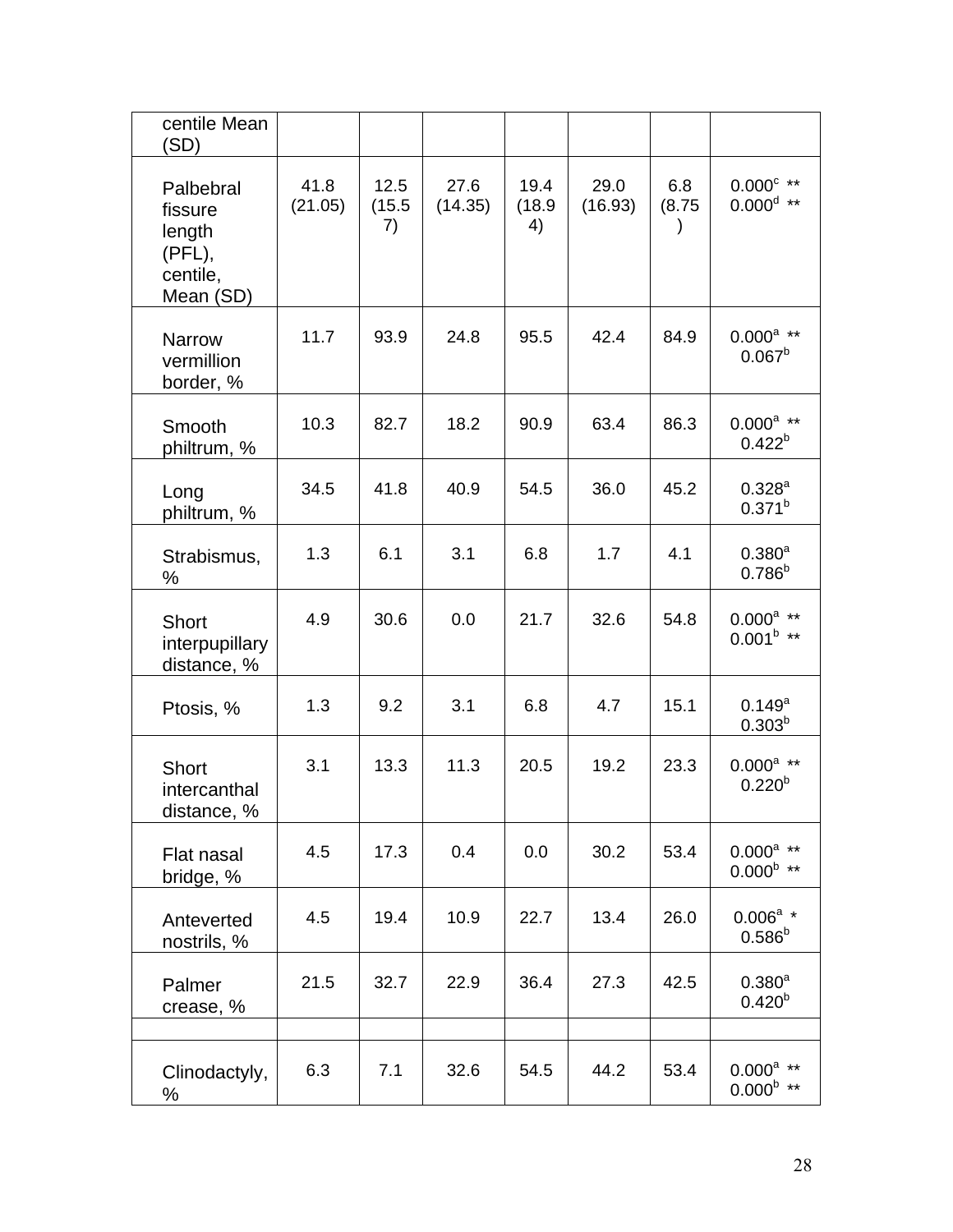| Camptodact<br>yly, %           | 6.3  | 20.4 | 8.1 | 11.4 | 9.3 | 34.2 | $0.523^a$<br>$0.012^b$ *   |
|--------------------------------|------|------|-----|------|-----|------|----------------------------|
| Heart<br>murmur, %             | 1.8  | 5.1  | 0.8 | 2.3  | 4.1 | 13.7 | $0.055^a$<br>$0.036^b$ *   |
| "Railroad<br>track" ears,<br>% | 11.7 | 19.4 | 6.6 | 13.6 | 3.5 | 15.1 | $0.007^a$ *<br>$0.624^{b}$ |

 $a = X<sup>2</sup>$  of affirmative responses across three samples of controls

 $b = X<sup>2</sup>$  of affirmative responses across three samples of FASD

c = ANOVA of data for controls across three samples

d = ANOVA of data for FASD across three samples

e = FASD is a category of anomalies under which there are four diagnoses: FAS, Patial FAS, alcohol-related neurodevelopmental deficits (ARND), and alcohol related birth defects 9ARBD). All of the above cases are the two most severe forms of FASD, FAS and Partial FAS.

**\* Significant at the .05 level** 

**\*\* Significant at the adjusted alpha level of .0015**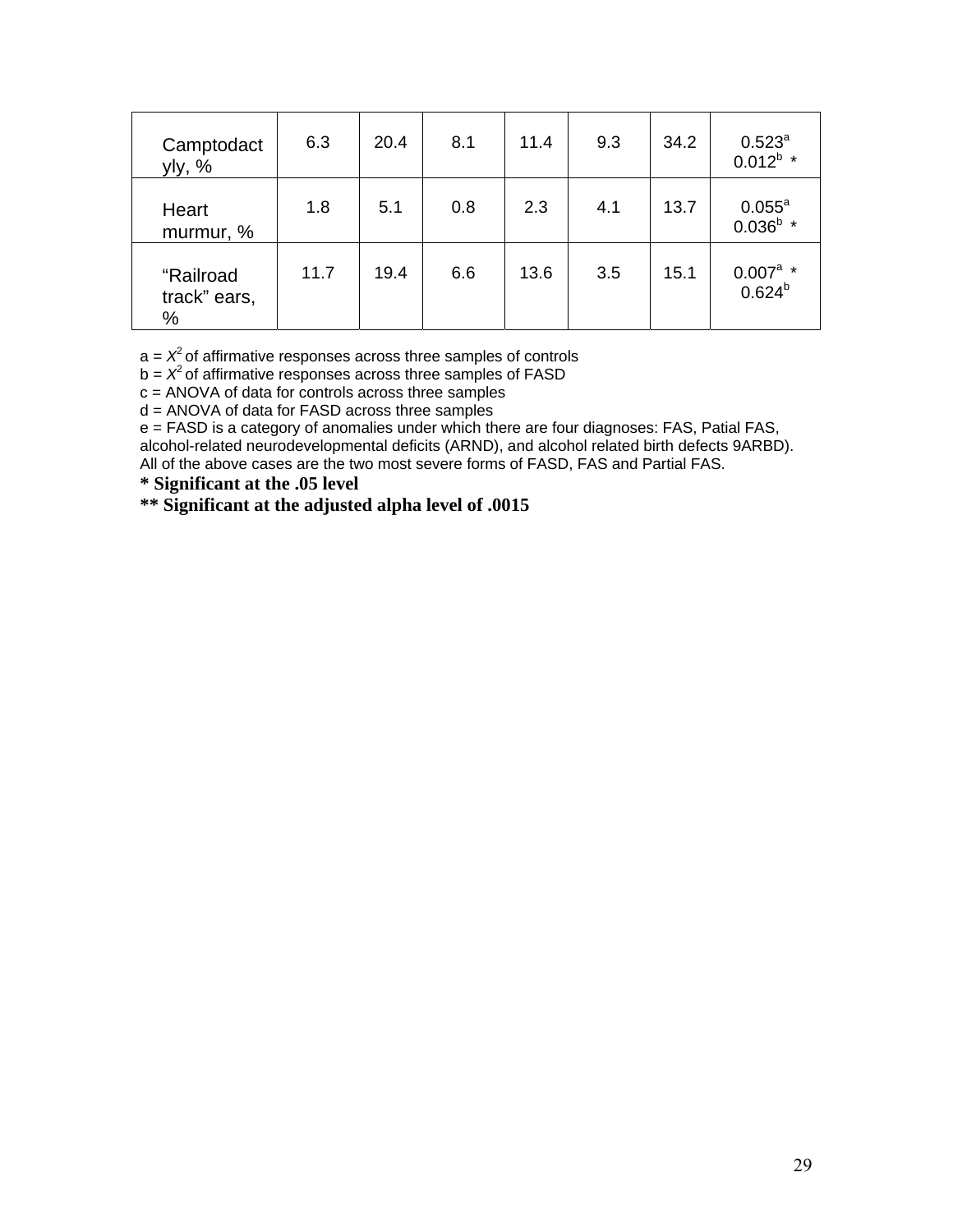|                                   |          |          |         | $sr^2$                 |
|-----------------------------------|----------|----------|---------|------------------------|
| Variables                         | B        | SE B     | $\beta$ | ( <i>incremental</i> ) |
| Height (centile)                  | < 0.01   | < 0.01   | $-12$   | $.22*$                 |
| Weight (centile)                  | < 0.01   | < 0.01   | $-.10$  | $.08*$                 |
| Head circumference (centile)      | $<-0.01$ | < 0.01   | $-.02$  | $.06*$                 |
| PFL (centile)                     | $-0.01*$ | < 0.01   | $-19$   | $.09*$                 |
| Narrow vermillion                 | $0.70*$  | 0.09     | .26     | $.19.*$                |
| Smooth philtrum                   | $0.75*$  | 0.08     | .27     | $.07*$                 |
| Long philtrum                     | $0.77*$  | 0.06     | .29     | $.09*$                 |
| Strabismus                        | $-0.11$  | 0.18     | $-01$   | < 01                   |
| Interpupillary distance (centile) | $-0.01$  | < 0.01   | $-.09$  | < 01                   |
| Ptosis                            | 0.29     | 0.16     | .04     | < 01                   |
| Intercanthal distance (centile)   | < 0.01   | < 0.01   | < 01    | < 01                   |
| Nasal bridge                      | $0.43*$  | 0.11     | .09     | $.01*$                 |
| Anteverted nostrils               | $0.47*$  | 0.11     | .10     | $.01*$                 |
| Aberrant palm crease              | $0.37*$  | 0.07     | .13     | $.02*$                 |
| Fifth finger clinodactyly         | 0.20     | 0.12     | .04     | $\leq 01$              |
| Campodactyly                      | $0.34*$  | 0.10     | .08     | $.01*$                 |
| Heart murmur                      | 0.41     | 0.18     | .05     | $\leq 01$              |
| Railroad ears                     | $0.29*$  | 0.09     | .08     | $.01*$                 |
| Intercept                         | 1.94     | 0.12     |         |                        |
|                                   |          |          | $R^2 =$ | .86                    |
|                                   |          | Adjusted | $R^2 =$ | .85                    |
|                                   |          |          | $R =$   | .93                    |

## Table 2. Sequential Regression for (Square Root of) Dysmorphology Scores, Plains Indians  $(N = 321)$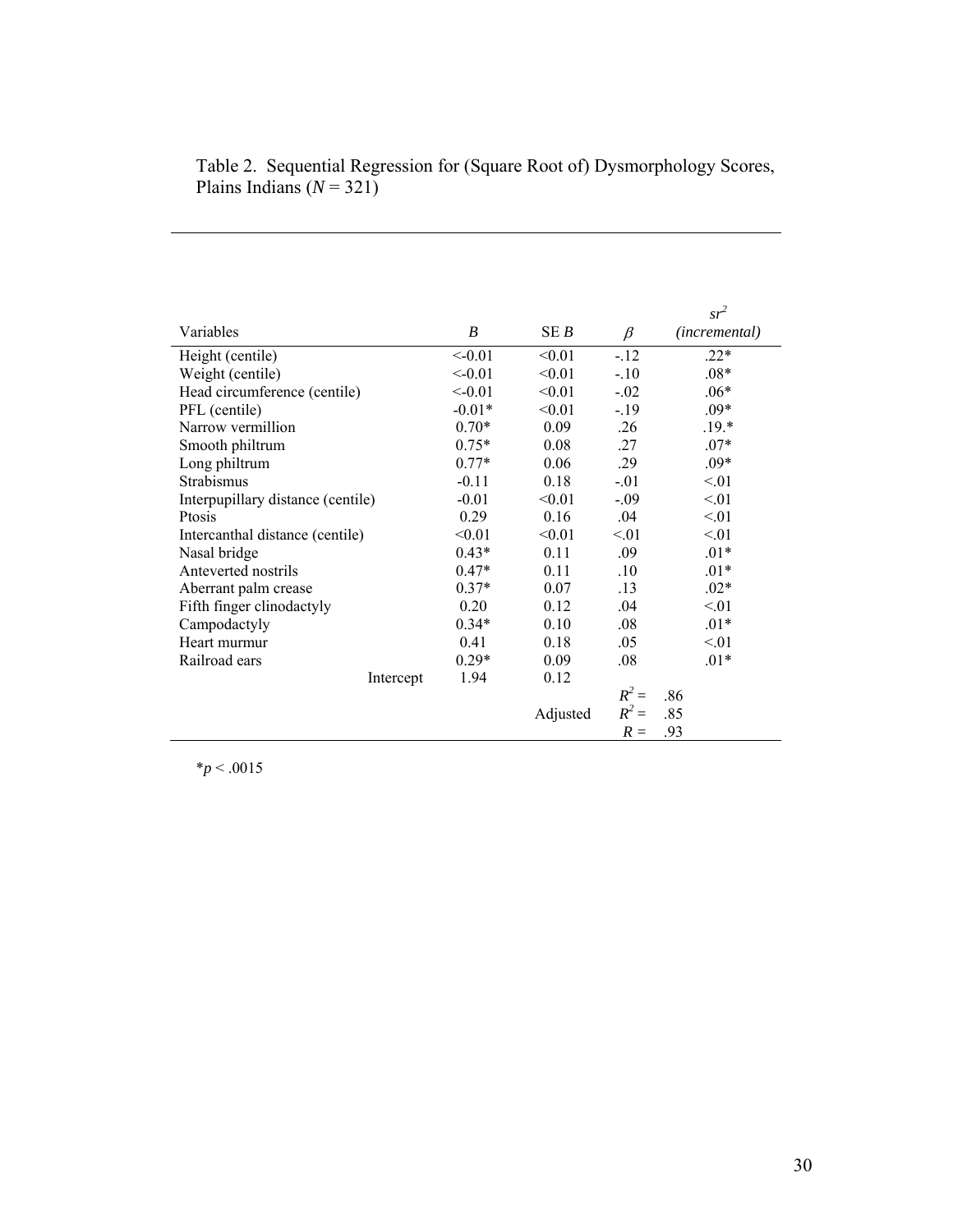|                                   |                  |          |         | $sr^2$        |
|-----------------------------------|------------------|----------|---------|---------------|
| Variables                         | $\boldsymbol{B}$ | SE B     | $\beta$ | (incremental) |
| Height (centile)                  | < 0.01           | < 0.01   | $-.07$  | $.11*$        |
| Weight (centile)                  | < 0.01           | < 0.01   | $-12$   | $.05*$        |
| Head circumference (centile)      | $-0.01$          | < 0.01   | $-17$   | $.06*$        |
| PFL (centile)                     | $-0.01$          | < 0.01   | $-15$   | $.04*$        |
| Narrow vermillion                 | $0.60*$          | 0.08     | 27      | $.27*$        |
| Smooth philtrum                   | $0.60*$          | 0.09     | .25     | $.09*$        |
| Long philtrum                     | $0.61*$          | 0.06     | .28     | $.09*$        |
| Strabismus                        | $-0.12$          | 0.18     | $-.02$  | < 01          |
| Interpupillary distance (centile) | N.A.             | N.A.     | N A     | N A           |
| Ptosis                            | 0.52             | 0.17     | .09     | .01           |
| Intercanthal distance (centile)   | < 0.01           | < 0.01   | $-.01$  | < 01          |
| Nasal bridge                      | 0.30             | 0.53     | 02      | < 01          |
| Anteverted nostrils               | $0.40*$          | 0.09     | .12     | $.02*$        |
| Aberrant palm crease              | $0.42*$          | 0.07     | 17      | $.03*$        |
| Fifth finger clinodactyly         | $0.29*$          | 0.06     | 13      | $.02*$        |
| Campodactyly                      | 0.33             | 0.11     | .09     | .01           |
| Heart murmur                      | 0.26             | 0.30     | 02      | $\leq 01$     |
| Railroad ears                     | 0.29             | 0.12     | .07     | .01           |
| Intercept                         | 2.01             | 0.09     |         |               |
|                                   |                  |          | $R^2 =$ | .78           |
|                                   |                  | Adjusted | $R^2 =$ | .77           |
|                                   |                  |          | $R =$   | .89           |
|                                   |                  |          |         |               |

Table 3. Sequential Regression for (Square Root of) Dysmorphology Scores, Italy Data (*N* = 301)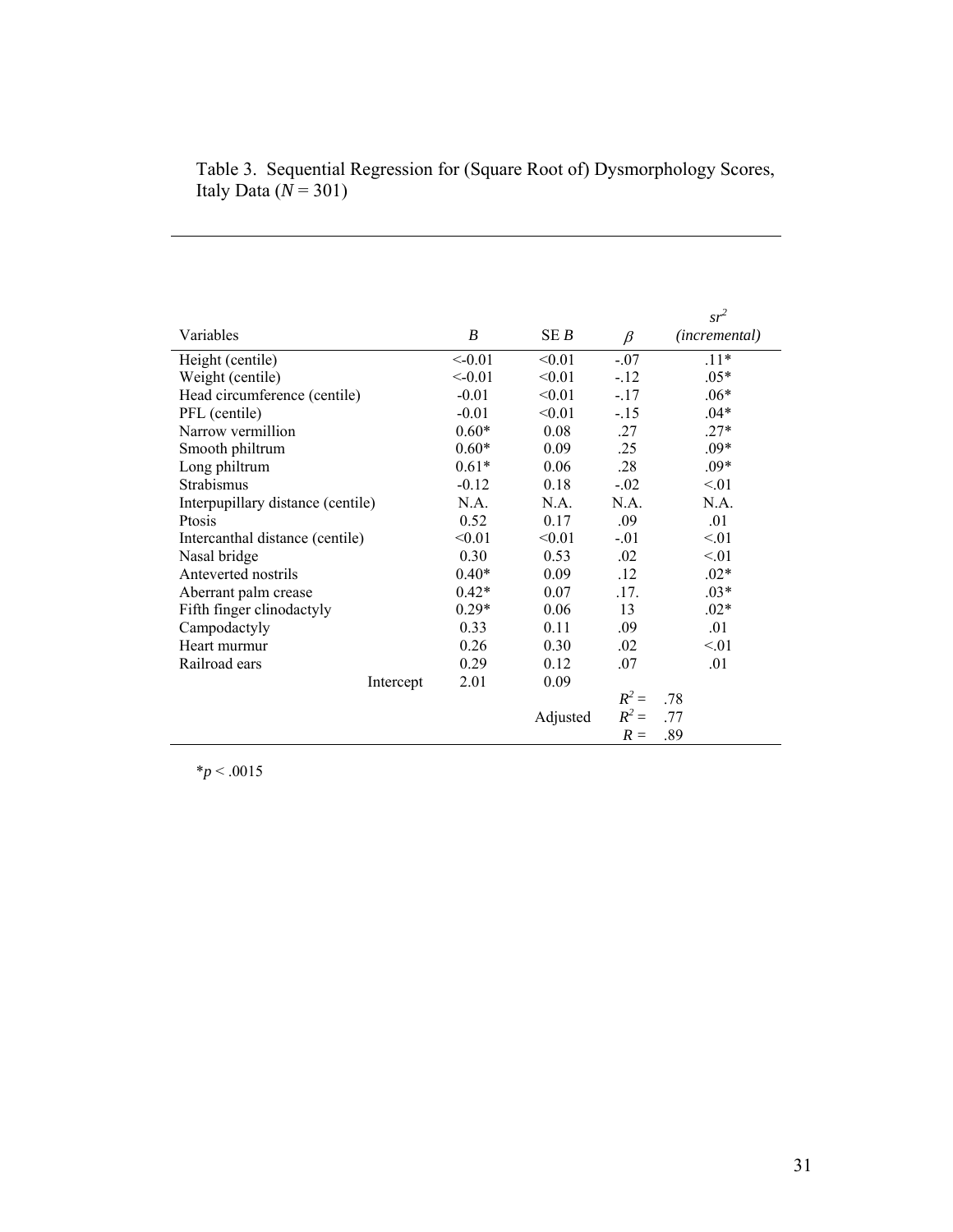Table 4. Sequential Regression for (Square Root of) Dysmorphology Scores, South African Sample (*N* = 246)

|                                   |          |          |         | $sr^2$        |
|-----------------------------------|----------|----------|---------|---------------|
| Variables                         | B        | SE B     | $\beta$ | (incremental) |
| Height (centile)                  | < 0.01   | < 0.01   | $-.10$  | $.28*$        |
| Weight (centile)                  | $-0.01*$ | < 0.01   | $-.18$  | $.12*$        |
| Head circumference (centile)      | $-0.01*$ | < 0.01   | $-.20$  | $.06*$        |
| PFL (centile)                     | $-0.01*$ | < 0.01   | $-15$   | $.06*$        |
| Narrow vermillion                 | $0.48*$  | 0.05     | .24     | $.11*$        |
| Smooth philtrum                   | $0.59*$  | 0.06     | .28     | $.12*$        |
| Long philtrum                     | $0.34*$  | 0.05     | .17     | $.04*$        |
| Strabismus                        | 0.06     | 0.15     | .01     | < 01          |
| Interpupillary distance (centile) | < 0.01   | < 0.01   | .02     | < 01          |
| Ptosis                            | $0.39*$  | 0.09     | .11     | $.02*$        |
| Intercanthal distance (centile)   | < 0.01   | < 0.01   | $-.02$  | < 01          |
| Nasal bridge                      | $0.30*$  | 0.6      | .15     | $.03*$        |
| Anteverted nostrils               | 0.17     | 0.07     | .07     | .01           |
| Aberrant palm crease              | $0.20*$  | 0.05     | .10     | $.01*$        |
| Fifth finger clinodactyly         | $0.28*$  | 0.05     | .15     | $.02*$        |
| Campodactyly                      | 0.19     | 0.07     | .07     | .01           |
| Heart murmur                      | 0.17     | 0.09     | .04     | < 01          |
| Railroad ears                     | 0.10     | 0.09     | .03     | < 01          |
| Intercept                         | 2.65     | 0.09     |         |               |
|                                   |          |          | $R^2 =$ | .88           |
|                                   |          | Adjusted | $R^2 =$ | .87           |
|                                   |          |          | $R =$   | .94           |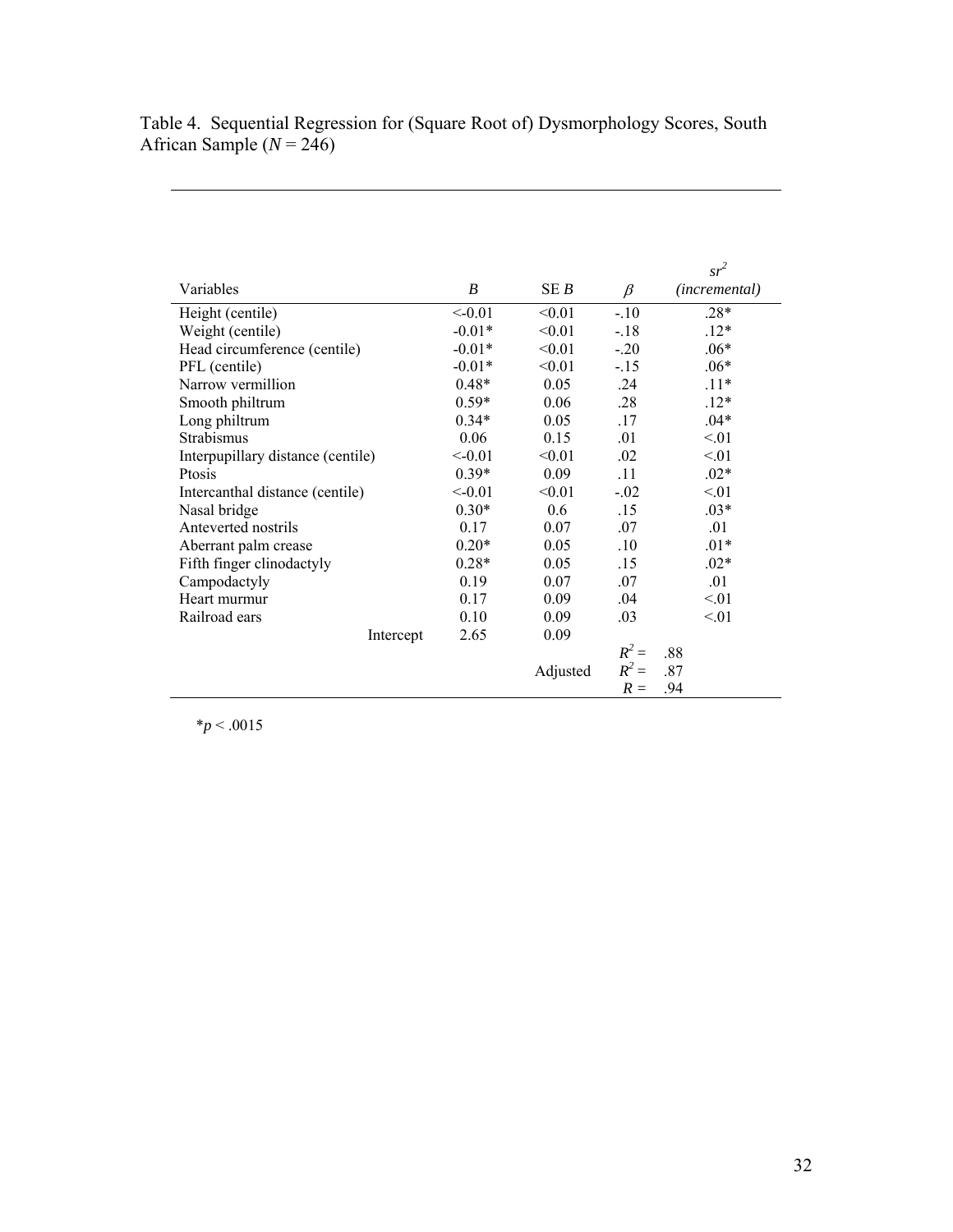| Table 5. Sequential Regression for (Square Root of) Dysmorphology Scores, |
|---------------------------------------------------------------------------|
| Plains Indians ( $N = 273$ , partial FAS omitted).                        |

|                                   |          |          |         | $sr^2$        |
|-----------------------------------|----------|----------|---------|---------------|
| Variables                         | B        | SE B     | $\beta$ | (incremental) |
| Height (centile)                  | < 0.01   | < 0.01   | .01     | $.23*$        |
| Weight (centile)                  | $-0.01*$ | < 0.01   | $-15$   | $.09*$        |
| Head circumference (centile)      | < 0.01   | < 0.01   | .01     | $.04*$        |
| PFL (centile)                     | $-0.01*$ | < 0.01   | $-.15$  | $.07*$        |
| Narrow vermillion                 | $0.64*$  | 010      | .22     | $.18.*$       |
| Smooth philtrum                   | $0.80*$  | 0.10     | .27     | $.07*$        |
| Long philtrum                     | $0.89*$  | 0.07     | .33     | $.10*$        |
| Strabismus                        | 0.02     | 0.21     | < 01    | < 01          |
| Interpupillary distance (centile) | $-0.01$  | < 0.01   | $-.09$  | .01           |
| Ptosis                            | 0.28     | 0.18     | .04     | < 01          |
| Intercanthal distance (centile)   | < 0.01   | < 0.01   | .03     | < 01          |
| Nasal bridge                      | $0.44*$  | 0.12     | .10     | $.01*$        |
| Anteverted nostrils               | $0.63*$  | 0.13     | .13     | $.02*$        |
| Aberrant palm crease              | $0.40*$  | 0.08     | .13     | $.02*$        |
| Fifth finger clinodactyly         | 0.14     | 0.13     | .03     | < 01          |
| Campodactyly                      | 0.31     | 0.11     | .07     | .01           |
| Heart murmur                      | 0.39     | 0.18     | .05     | < 01          |
| Railroad ears                     | 0.26     | 0.09     | .07     | < 01          |
| Intercept                         | 1.89     | 0.13     |         |               |
|                                   |          |          | $R^2 =$ | .86           |
|                                   |          | Adjusted | $R^2 =$ | .85           |
|                                   |          |          | $R =$   | .93           |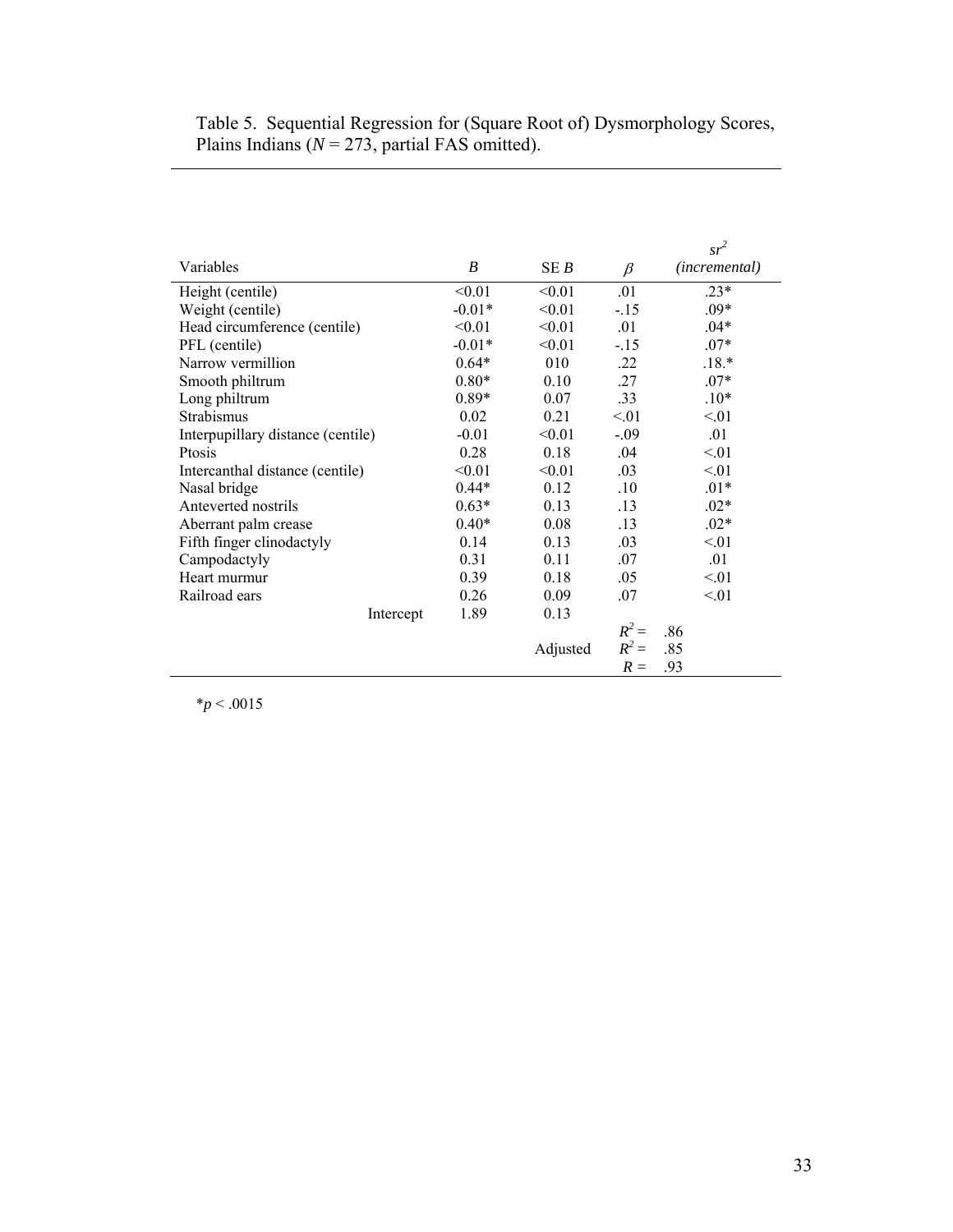Table 6. Sequential Regression for (Square Root of) Dysmorphology Scores, Italy Data ( $N = 265$ , partial FAS omitted).

|                                   |          |          |         | $sr^2$        |
|-----------------------------------|----------|----------|---------|---------------|
| Variables                         | B        | SE B     | $\beta$ | (incremental) |
| Height (centile)                  | < 0.01   | < 0.01   | $-.08$  | $.10*$        |
| Weight (centile)                  | < 0.01   | < 0.01   | $-13$   | $.04*$        |
| Head circumference (centile)      | $-0.01*$ | < 0.01   | $-16$   | $.05*$        |
| PFL (centile)                     | $-0.01*$ | < 0.01   | $-.14$  | $.04*$        |
| Narrow vermillion                 | $0.58*$  | 0.09     | .25     | $.21*$        |
| Smooth philtrum                   | $0.64*$  | 0.10     | .25     | $.09*$        |
| Long philtrum                     | $0.65*$  | 0.07     | .31     | $.10*$        |
| Strabismus                        | $-0.14$  | 0.19     | $-.02$  | < 01          |
| Interpupillary distance (centile) | N.A.     | N.A.     | N.A.    | N.A.          |
| Ptosis                            | $0.69*$  | 0.21     | .11     | .01           |
| Intercanthal distance (centile)   | < 0.01   | < 0.01   | $-.03$  | < 01          |
| Nasal bridge                      | 0.19     | 0.55     | .01     | < 01          |
| Anteverted nostrils               | $0.48*$  | 0.11     | .15     | $.02*$        |
| Aberrant palm crease              | $0.45*$  | 0.08     | .19.    | $.04*$        |
| Fifth finger clinodactyly         | $0.30*$  | 0.07     | 14      | $.02*$        |
| Campodactyly                      | $0.47*$  | 0.13     | .13     | $.01*$        |
| Heart murmur                      | 0.24     | 0.31     | .03     | < 01          |
| Railroad ears                     | 0.32     | 0.13     | .08     | .01           |
| Intercept                         | 1.98     | 0.10     |         |               |
|                                   |          |          | $R^2 =$ | .75           |
|                                   |          | Adjusted | $R^2 =$ | .73           |
|                                   |          |          | $R =$   | .87           |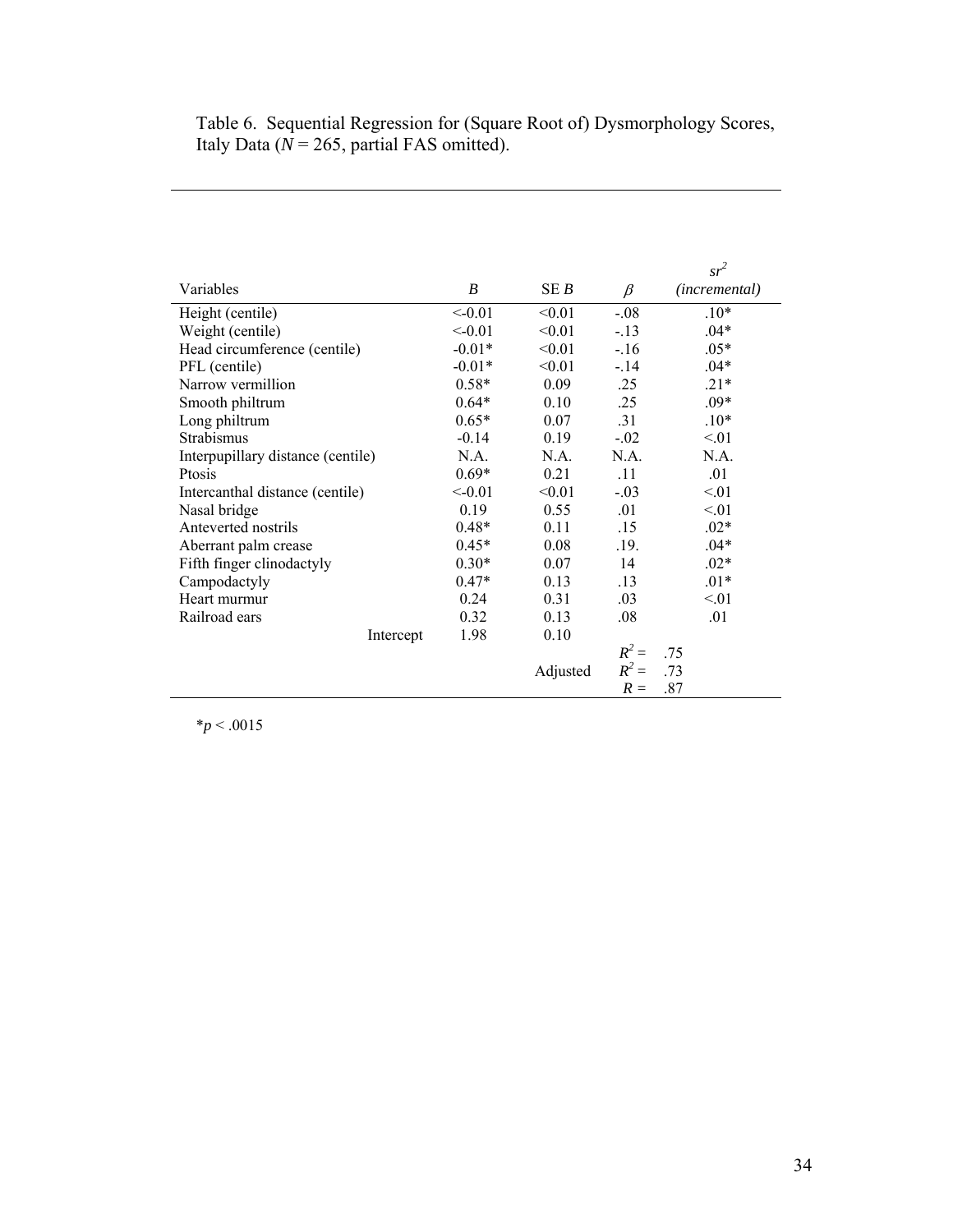## Table 7. Sequential Regression for (Square Root of) Dysmorphology Scores, South Africa Sample (*N* = 228, partial FAS omitted)

|                                   |          |          |         | $sr^2$                 |
|-----------------------------------|----------|----------|---------|------------------------|
| Variables                         | B        | SE B     | $\beta$ | ( <i>incremental</i> ) |
| Height (centile)                  | < 0.01   | < 0.01   | $-.10$  | $.26*$                 |
| Weight (centile)                  | $-0.01*$ | < 0.01   | $-.18$  | $.13*$                 |
| Head circumference (centile)      | $-0.01*$ | < 0.01   | $-.19$  | $.07*$                 |
| PFL (centile)                     | $-0.01*$ | < 0.01   | $-15$   | $.05*$                 |
| Narrow vermillion                 | $0.48*$  | 0.06     | .25     | $.10*$                 |
| Smooth philtrum                   | $0.60*$  | 0.06     | .29     | $.13*$                 |
| Long philtrum                     | $0.35*$  | 0.05     | .18     | $.04*$                 |
| Strabismus                        | 0.08     | 0.16     | .01     | < 01                   |
| Interpupillary distance (centile) | < 0.01   | < 0.01   | .02     | < 01                   |
| Ptosis                            | $0.43*$  | 0.10     | .12     | $.02*$                 |
| Intercanthal distance (centile)   | < 0.01   | < 0.01   | $-.04$  | < 01                   |
| Nasal bridge                      | $0.30*$  | 0.06     | .15     | $.03*$                 |
| Anteverted nostrils               | 0.21     | 0.08     | .08     | .01                    |
| Aberrant palm crease              | $0.20*$  | 0.06     | .10     | $.01*$                 |
| Fifth finger clinodactyly         | $0.30*$  | 0.05     | .15     | $.02*$                 |
| Campodactyly                      | $0.23*$  | 0.07     | .09     | $.01*$                 |
| Heart murmur                      | 0.16     | 0.11     | .04     | .01                    |
| Railroad ears                     | 0.11     | 0.10     | .03     | < 01                   |
| Intercept                         | 2.62     | 0.09     |         |                        |
|                                   |          |          | $R^2 =$ | .87                    |
|                                   |          | Adjusted | $R^2 =$ | .86                    |
|                                   |          |          | $R =$   | .93                    |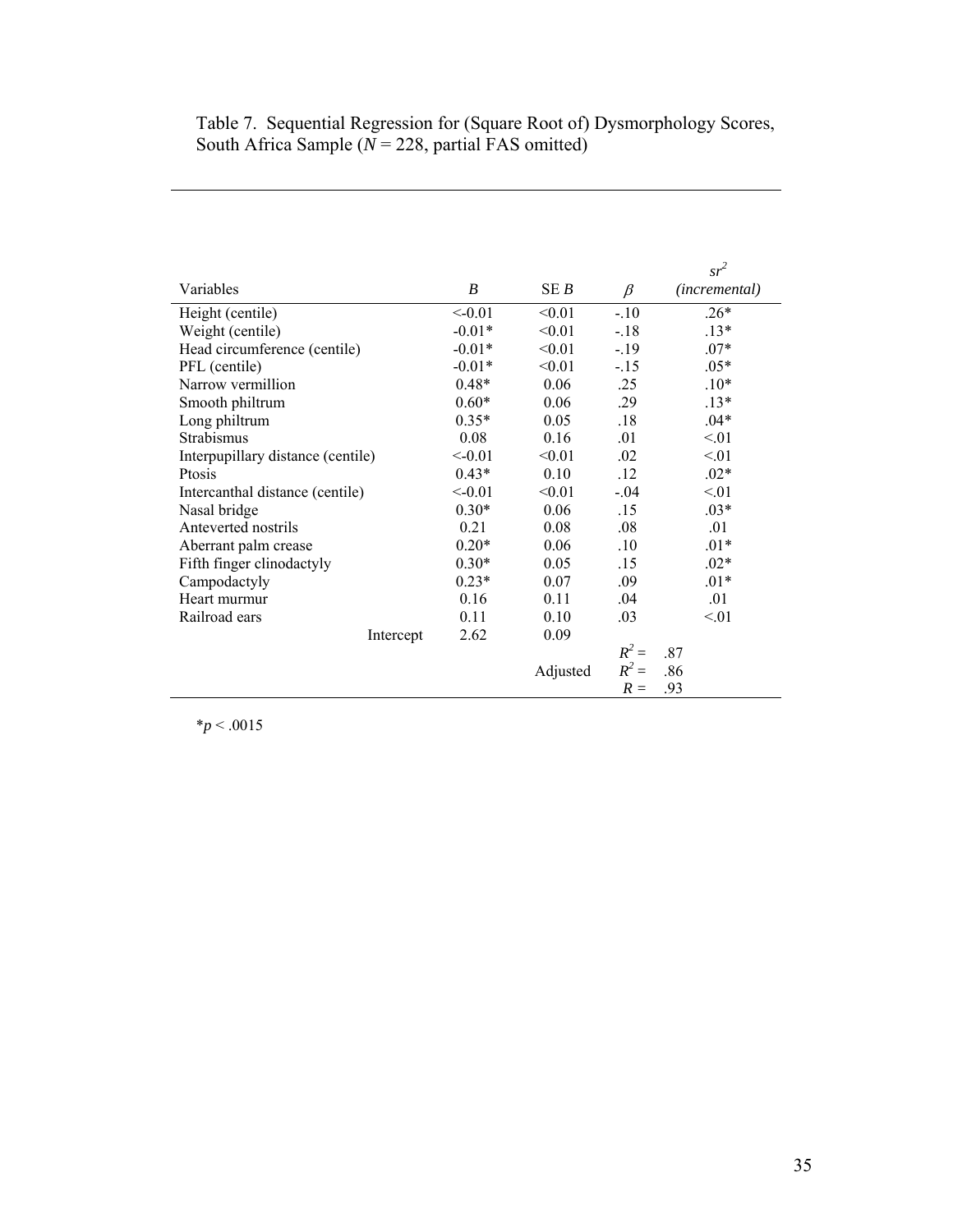Table 8. Results of Two-Level Model of Square Root of Dysmorphology Score as Predicted from 17 Physical Variables (*N* = 868)

| Effect                          | Parameter<br>Estimate | Standard<br>Error | $t$ -ratio<br>$df = 2$ | $\boldsymbol{p}$<br>$(2-sided)$ |
|---------------------------------|-----------------------|-------------------|------------------------|---------------------------------|
| Height (centile)                | $-0.003$              | 0.001             | $-2.30$                | .103                            |
| Weight (centile)                | $-0.005$              | 0.001             | $-4.48$                | .090                            |
| Head circumference (centile)    | $-0.005$              | 0.002             | $-3.06$                | .133                            |
| PFL (centile)                   | $-0.010$              | 0.001             | $-6.72$                | < 0.01                          |
| Narrow vermillion               | 0.595                 | 0.682             | 8.73                   | < 0.01                          |
| Smooth philtrum                 | 0.655                 | 0.058             | 11.28                  | < 0.01                          |
| Long philtrum                   | 0.561                 | 0.101             | 5.54                   | .006                            |
| Strabismus                      | $-0.070$              | 0.110             | $-0.63$                | .592                            |
| Ptosis                          | 0.397                 | 0.090             | 4.39                   | .104                            |
| Intercanthal distance (centile) | $-0.001$              | 0.001             | $-1.51$                | .226                            |
| Nasal bridge                    | 0.387                 | 0.063             | 6.09                   | .001                            |
| Anteverted nostrils             | 0.333                 | 0.083             | 4.02                   | .163                            |
| Aberrant palm crease            | 0.336                 | 0.064             | 5.25                   | .015                            |
| Fifth finger clinodactyly       | 0.264                 | 0.040             | 6.54                   | < 0.01                          |
| Campodactyly                    | 0.286                 | 0.064             | 4.47                   | .091                            |
| Heart murmur                    | 0.297                 | 0.107             | 2.76                   | .093                            |
| Railroad ears                   | 0.224                 | 0.075             | 3.00                   | .125                            |
| Intercept                       | 2.197                 | 0.19              | 11.44                  | < 0.01                          |

(a) Fixed effects (Averaged over Children and Locations)